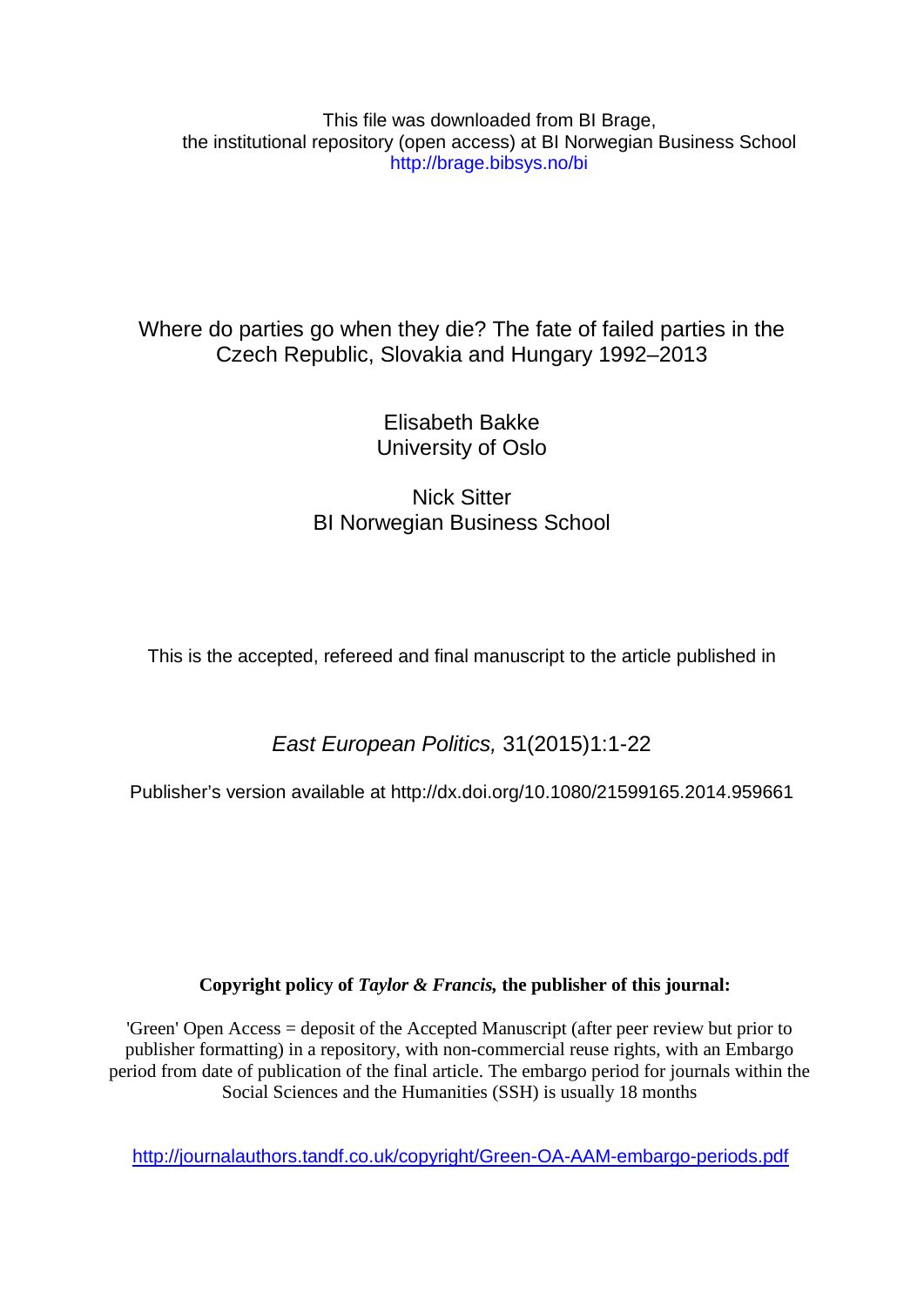# **Where do parties go when they die? The fate of failed parties in the Czech Republic, Slovakia and Hungary 1992–2013**

#### **Elisabeth Bakke**

Department of Political Science University of Oslo [elisabeth.bakke@stv.uio.no](mailto:elisabeth.bakke@stv.uio.no)

#### **Nick Sitter**

BI Norwegian Business School, Oslo, and Central European University, Budapest [nick.sitter@bi.no](mailto:nick.sitter@bi.no)

#### **Abstract**

In the two decades that have passed since the collapse of communism, 39 parties crossed the electoral threshold in the Czech Republic, Slovakia and Hungary. Of these, 23 subsequently failed. Only two parties managed to return on their own (one failed again). One is represented as part of an electoral alliance. Some have merged with other parties, some have ceased to exist, and some maintain a twilight existence. We map and analyse the fate of parties that have fallen below the electoral threshold, and explore why some parties cease operations relatively quickly while others soldier on or maintain a 'zombie-like' existence. The core factors are the opportunity structures provided by other parties in terms of offers of alliances, mergers and/or new homes for the party elites; the existence of alternative arenas for competition than the national legislature (or national party lists); and the organisational strength of the party that falls below the threshold.

Elisabeth Bakke is Associate Professor of Political Science at the University of Oslo. She holds a PhD from the University of Oslo, on nationalism in Czechoslovakia. She specialises in Czech and Slovak politics and has written and edited several books and articles on Central European politics, as well as contributions on nationalism.

Nick Sitter is Professor of Political Economy at the BI Norwegian Business School and Professor of Public Policy at Central European University. He holds a PhD from the London School of Economics, on comparative Central European party politics. His research interest include political parties and party systems, public policy, democratisation and political violence.

This is an Accepted Manuscript version of an article published by Taylor & Francis in East European Politics (31:1, 2015, 1-12), available online: <http://www.tandfonline.com/doi/full/10.1080/21599165.2014.959661>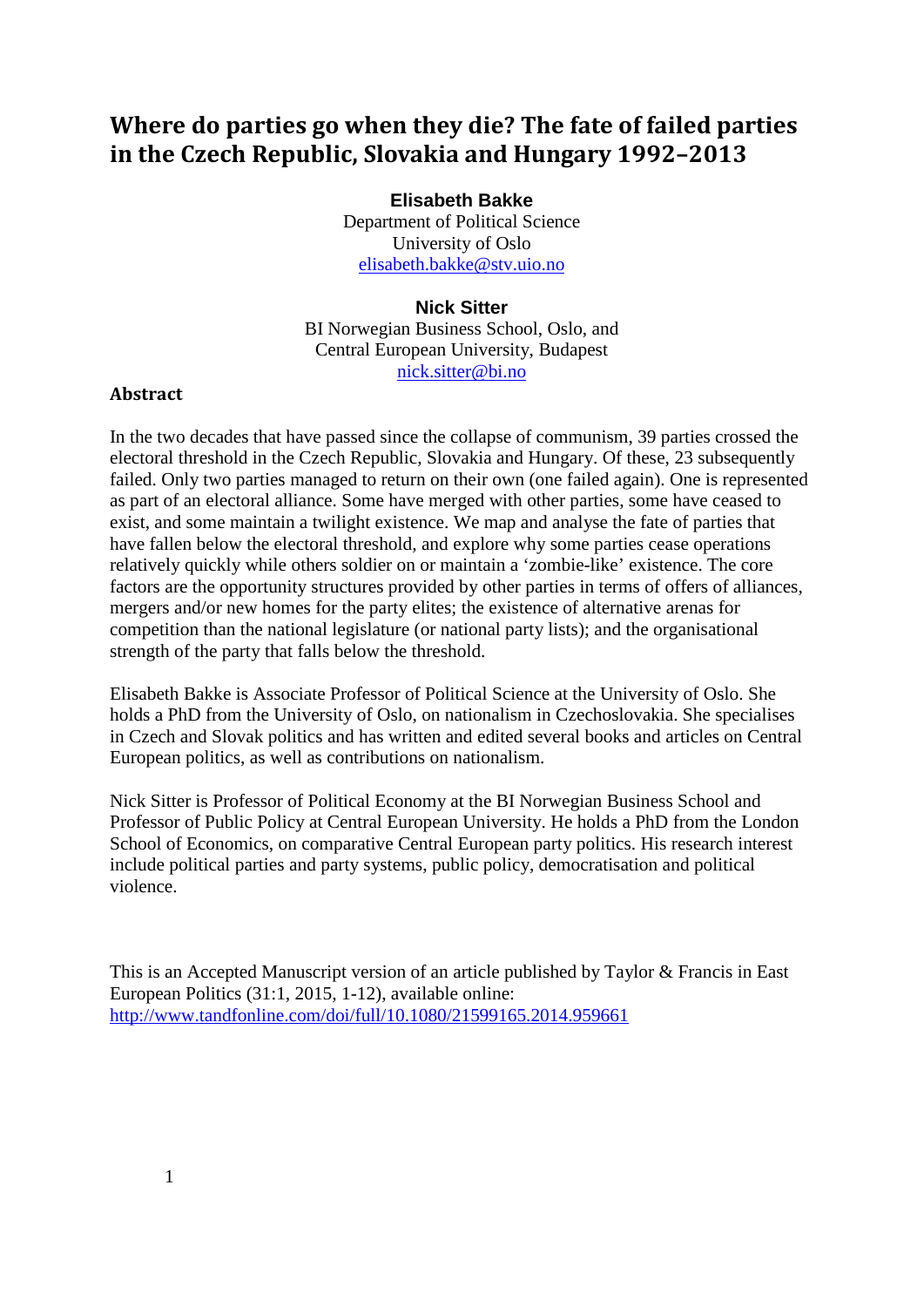Failed parties have received scant attention in the party literature. This is hardly surprising, considering that in West European countries, 'party failure in any absolute or quasi-absolute sense is a rare phenomenon and almost certainly attributable to exceptional circumstances' (Pridham 1988, p. 230). Party failure has been more common in post-communist Europe, but until recently, most of the parties that failed were relatively short-lived, and their failure could be seen as part of the process of party system consolidation. Much of the literature has therefore focused on the success stories and on party system development in general (Smith 1993, Mair 1997, Kitschelt et al 1999, Lindström 2001, Innes 2002, Kopstein 2003, Lewis 2004, Enyedi 2005, 2006, Hloušek and Chytilek 2007, Enyedi and Linek 2008). Our own previous publications are no exception (Sitter 2002, Bakke and Sitter 2005, Bakke and Sitter 2008, Bakke 2011, Sitter 2011).

The 2010 earthquake elections in the Czech Republic, Slovakia, and Hungary represented a novel trend, in as much as five of the six parties that failed to win re-election were long-established parties that had been present in their respective parliaments since the early 1990s. All in all, 23 of the 39 parties (i.e. some 60 per cent) that crossed the electoral threshold in these three countries between 1990 and 2013 subsequently failed. The failure of several long-established parties prompted us to examine what factors put parties at risk, which is why we focus on these three particular countries.<sup>[1](#page-30-0)</sup> In an earlier article in this journal (Bakke and Sitter 2013) we explained why parties in the Czech Republic, Slovakia, and Hungary failed to win re-election.<sup>[2](#page-30-1)</sup> We concluded that small size and formal splits were the most important risk factors, and that (contrary to our expectations) participation in government as a junior partner primarily had an indirect effect: it tended to cause splits that led to failure, rather than lead directly to failure through loss of popularity. In addition several parties suffered from the declining salience of the political issues around which they were built (notably regional and nationalist parties), and a crowding-out effect from bigger and better managed competitors. We thus argued (in line with amongst others Harmel and Janda 1994, Sitter 2002, Haughton and Rybář 2004, Hanley, Szczerbiak, Haughton and Fowler 2008, Mack 2010) that success and failure are largely dependent on leadership strategy.

In the present article we ask what happened to the party organisation and the elites after the parties fell below the threshold, or more specifically why some parties become defunct within one election period of falling out, while others survive longer outside parliament. We suggest that death or survival depends on the strategic choices of the party elites, and on how these are shaped by institutional factors, the opportunity structure provided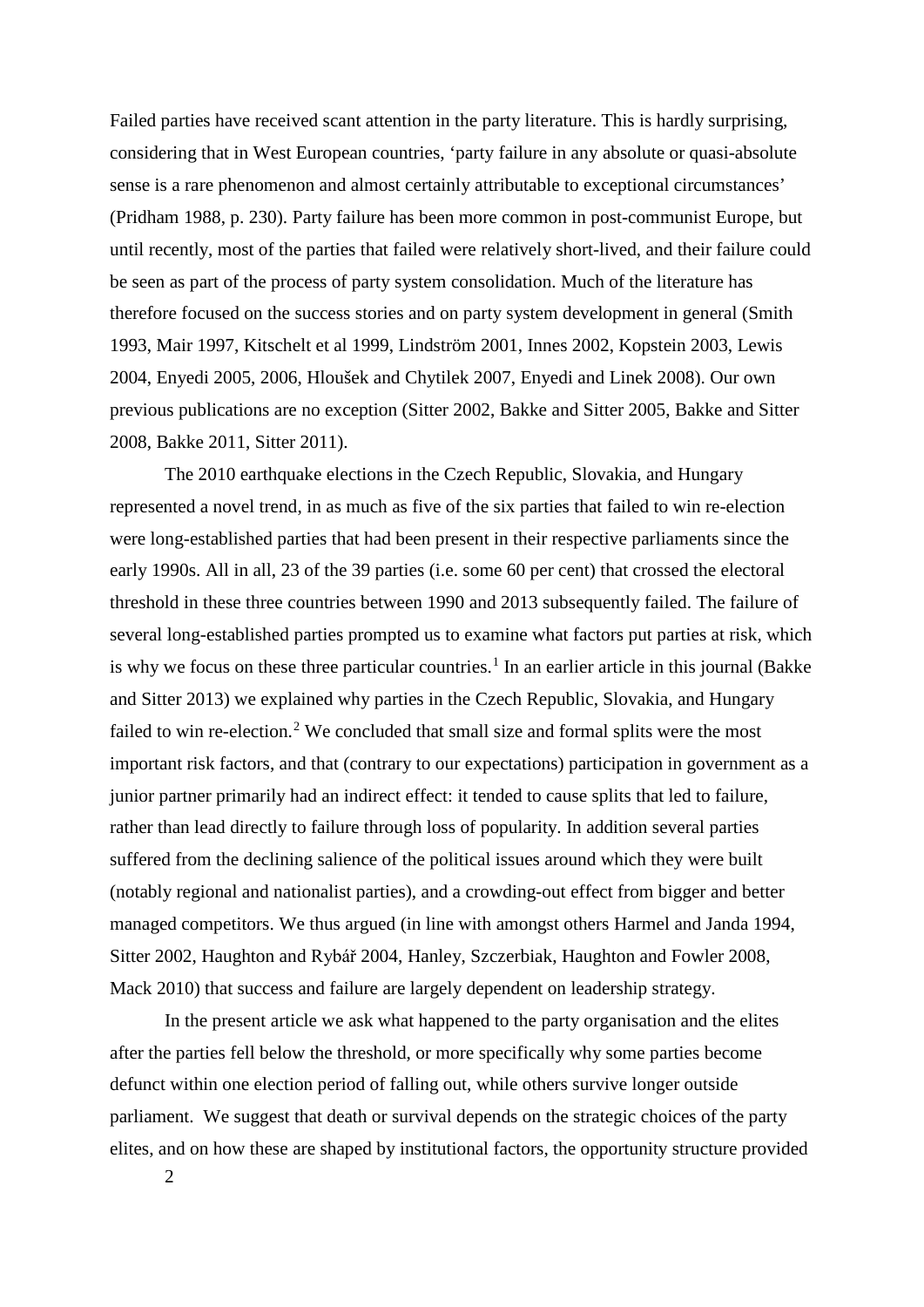by other parties in terms of offers of alliances, mergers and/or new homes for the party elites, and organisational strength.

In the first section below we briefly present the theoretical context. In section two we give an empirical overview of the parties that fell below the electoral threshold between 1990 and 2013. In section three, we summarize what happened to the party organisations when parties failed; and in section four we have a look at what happened to the MPs of the failed parties. Finally, we discuss why some parties are defunct, while others survived.

## 1. Political parties, party failure and elite strategies

The political party is here defined along Sartori's lines as an organisation that seeks to propel its candidates into parliament, and usually government, in order to pursue specific policy goals (Sartori 1976). In the classical party literature, a party's two key aims were the pursuit of votes and office (Downs 1957, Riker 1962). A third aim, the pursuit of policy, influences both the pursuit of votes and office (de Swaan 1973, Budge & Laver 1986, Dunleavy 1991). However, a fourth goal, which lies at the core of the party's identity, is so obvious that it is often left implicit – the survival of the party as an organisation (Panebianco 1988). Maximising one goal often means playing down another, and herein lie the dilemmas of party strategy (Strøm 1990, Müller & Strøm 1999) – and indeed the risk of overall failure. We suggest that the party leadership's (or elite's) focus on the pursuit of specific public policy goals, organisational continuity, or their own personal career might help explain differences in the fate of party organisations once they have failed to cross the electoral threshold. This reasoning is very much in line with the comparative West European politics literature on how parties cope with change, notably those reported in projects led by Peter Mair and his collaborators (Katz & Mair 1995; Mair 1997: Mair, Müller and Plasser 2004) – whether it is the Dutch parties' response to dealignment in the 1960s, the Scandinavian parties' divisions over European integration and new politics in the 1970s, or the Italian parties' efforts to cope with electoral system change in the 1990s and 2000s. This article therefore explores how the parties' resources and their options – both the elites' options and the organisations' – affect the fate of parties after electoral failure.

There is no general agreement in the literature on what it means for a party to fail. One possible answer – the one we used in our above-cited analysis of party failure – is that parties fail when they lose representation in parliament, and thereby cease to fulfil their democratic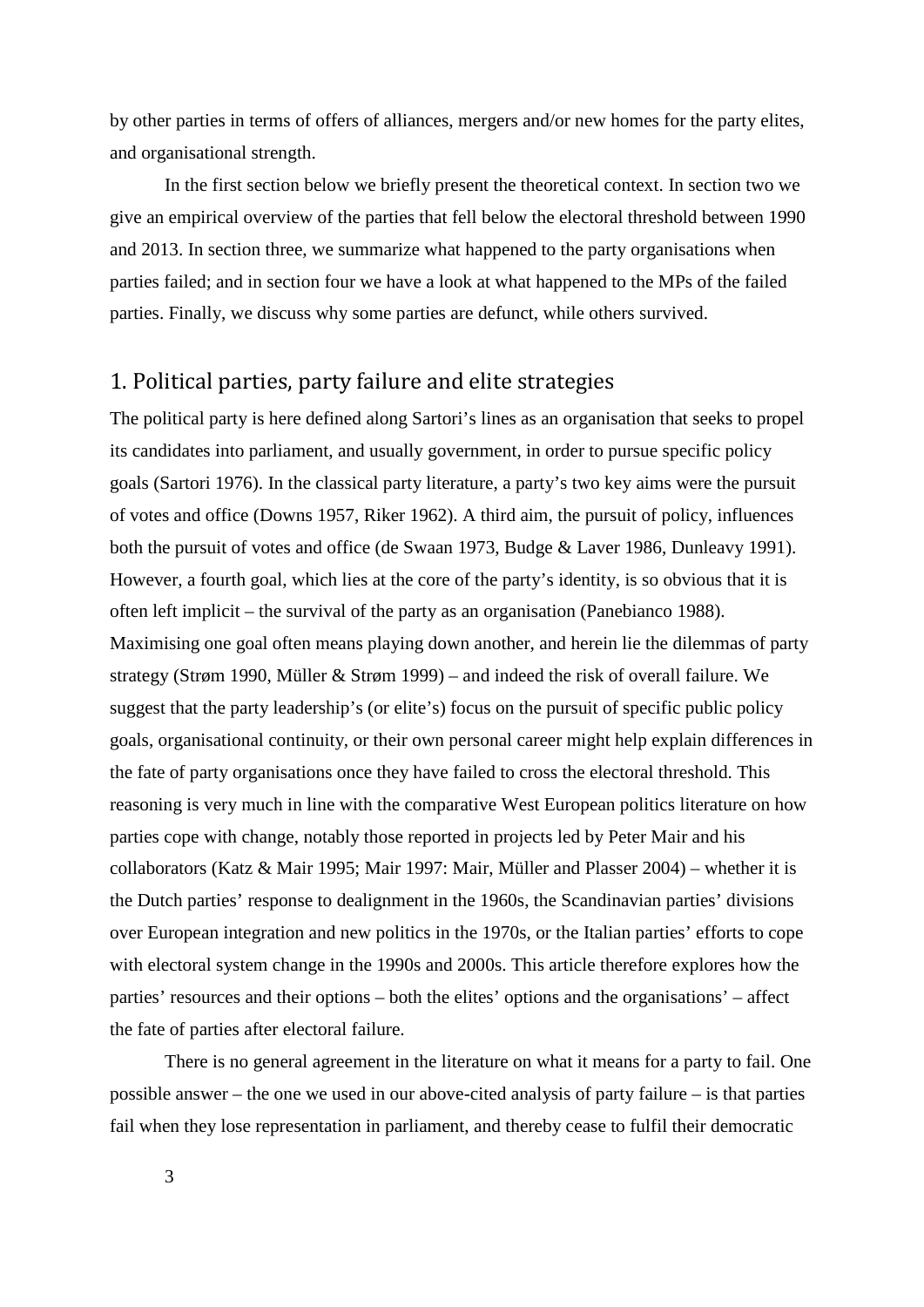functions – such as elite recruitment, policy representation, and accountability (Lawson  $\&$ Merkl 1988, p. 4, Bakke and Sitter 2013). An alternative answer is that parties fail when their party organisation ceases to exist altogether and no successor party takes their place (Rose & Mackie 1988). We label the former 'failed' and the latter 'defunct' parties. We view both as stages of party decline. The literature that examines variations in post-communist parties' successes (and failures) to some extent reflects the comparative politics debate about the effects of de- and re-alignment in Western Europe in the 1960s and 1970s (Smith 1993, Mair 1997): success or failure is partly a question of social change, but even more a matter of how existing parties respond to it, and the strategies and partnerships they develop. The central point here is that these kinds of strategic choices, and the interaction between a party and its main competitors, remain pertinent even after electoral failure.

Our focus here is on how and why failed parties subsequently become defunct. Once the party has failed, the elites have four logically possible choices: (1) carry on, and hopefully return to parliament in a subsequent election; (2) form an electoral alliance with other parties or run on the label of other parties; (3) merge with other, ideologically similar parties; or (4) abandon ship and close down the party. If the survival of the party as an organisation is a core value, elites might be expected to strive to return to parliament without jeopardizing the party (option 1 and 2), as the small Norwegian Liberal party *Venstre* has done since the 1970s. If the pursuit of policy is more important than the party as such, elites might well try to return to parliament without jeopardizing the ideology, albeit putting the organisations' independence at risk (option 3), as the three denominational parties in the Netherlands did in 1977 and countless Italian parties have done since 1992. Finally, if the party elites realise that the party is a lost cause, or are utility-maximizing actors whose main concern is their political career, the MPs of failing parties might be expected to flee to other, more viable parties, or start a new party, and membership might decline as career-minded politicians leave for greener pastures (Shabad & Slomczynski 2004). This is much rarer, both in Western and in Central Europe.

First, the post-war European experience indicates that party elites' room for manoeuvre (and therefore failed parties' prospects of survival) are shaped by institutional factors such as electoral laws and regulations governing the operation and financing of parties (Lijphart 1994). On the upside, alternative venues for competition at the sub-state, supra-state, or national level may keep a failed party 'in the game', at least for a while. Here the room for manoeuvre is slightly bigger in the Czech and Hungarian case than in Slovakia because the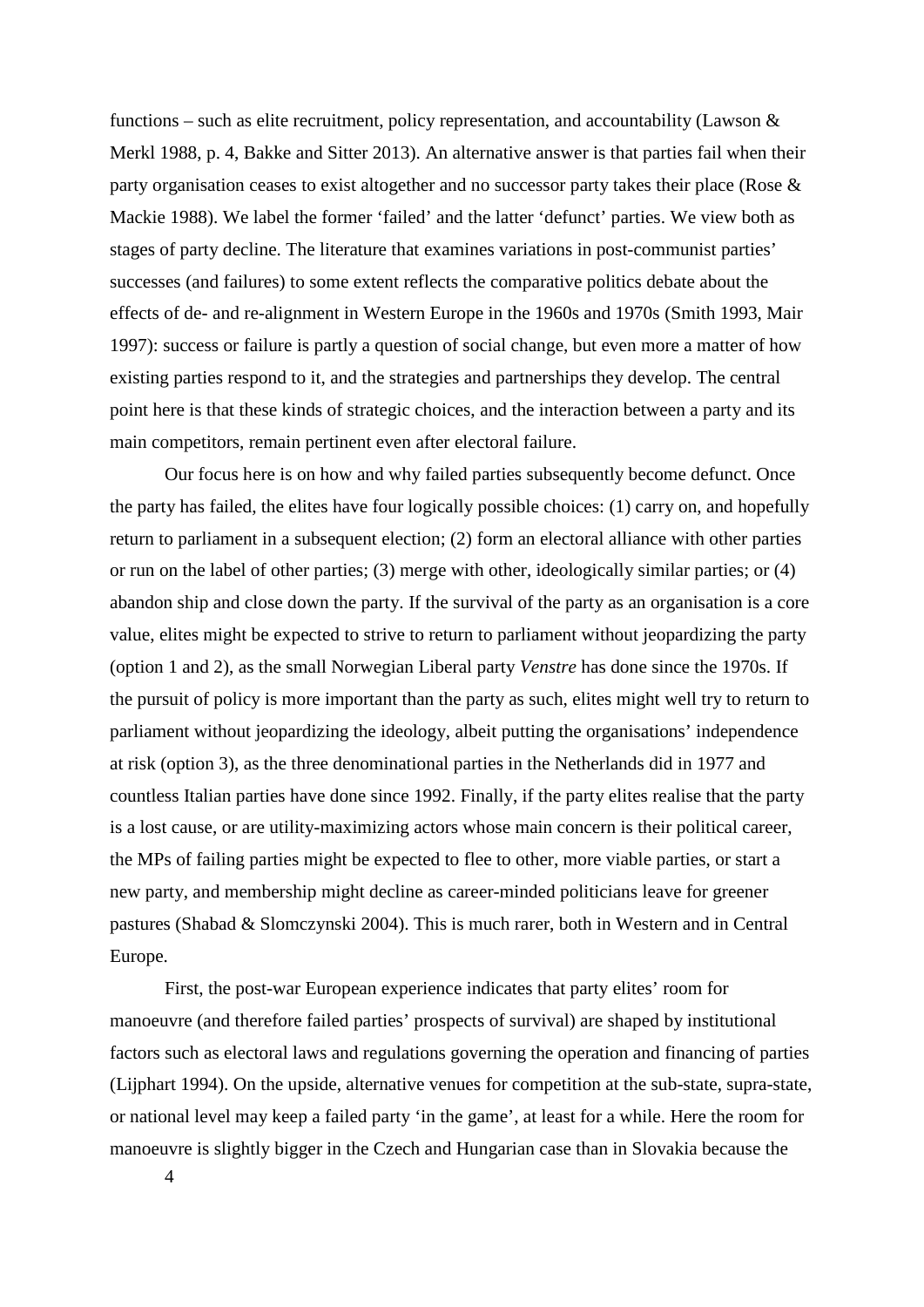Czech Senate and about half of the MPs in Hungary are elected by majority vote in single member districts, $3$  making it possible to win seats without polling five per cent at national level. Alternative venues at the sub-state level exist in all three countries. On the downside, parties that fall below the threshold for representation lose not only their MPs, but also a large part of their income: in modern democracies parties are increasingly dependent on state subventions, and subvention schemes tend to favour large parliamentary parties. According to the IDEA Political Finance Database, a large majority of the countries that provide direct state subventions distribute the money proportionally according to the parties' share of votes and/or seats.<sup>[4](#page-31-1)</sup> Moreover, this is usually combined with eligibility thresholds – in our three countries varying from one percent in Hungary to three percent in Slovakia – which means that the smallest parties get nothing. The loss of income obviously makes it more difficult for failed parties to finance their activities and to run for election, but in addition, some countries actively discourage small parties from running by requiring them to pay electoral deposits that are returnable only to parties that pass a threshold. Small parties are thus doubly punished: first by losing their deposit and second by getting limited, if any state subventions.

Second, based on earlier research on Western European politics, we would expect flash parties to be more likely to become defunct than parties that have been around for a while. Based on data from 19 Western democracies, Rose and Mackie (1988, p. 203) concluded that institutionalized parties (parties that had fought four national elections or more) were less likely to become defunct – 23 per cent disappeared, compared to 61 per cent of the ephemeral parties. Over time parties build up routine, organisation and loyal membership, and sometimes even substantial economic assets. Organisationally robust parties may be less vulnerable to elite defections; have better capacity to field candidates at sub-state level (thus remaining visible to the public); and have sources of income (membership fees, rent) that to some extent can compensate for the loss of state subventions and private donations once they have fallen below the threshold.

Finally, we would expect failed parties that have something to offer, whether in terms of electoral support, members, property, or experienced and popular elites, to be more attractive to potential partners, thus making mergers or alliances more likely – especially if the parties are ideologically similar in the first place. In the two West European party systems with most organisational change since 1945 – France and Italy – survival has often been a matter of finding a home in a new alliance or movement in a given ideological space. The same logic should also apply to individual MPs: they can get re-elected on a different ticket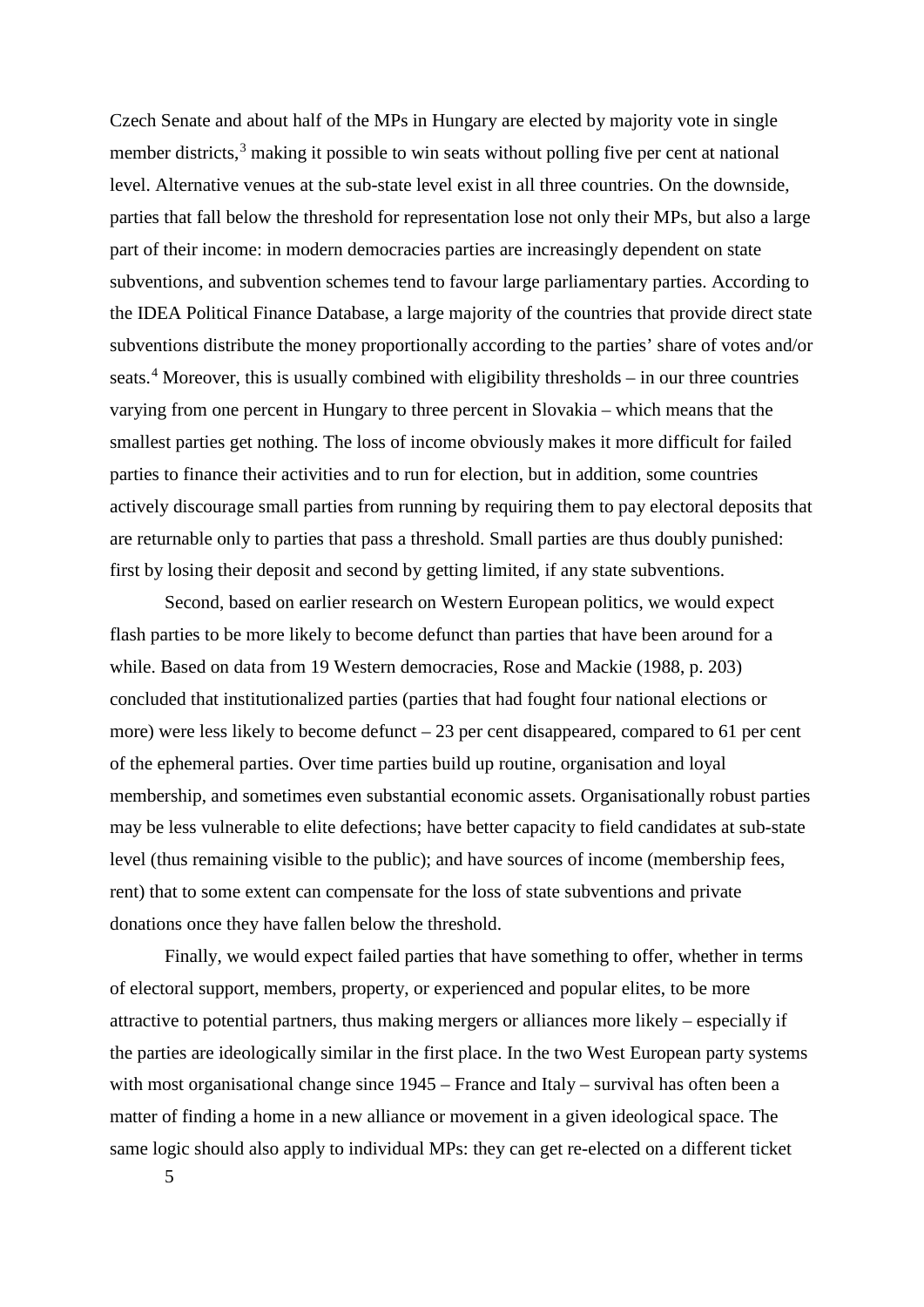only if accepted by the gate-keepers of their new party. In both cases, ideology and policy preferences come into play, as does reputation. The first is relatively easy to determine (by comparing parties, or party factions, ideological and policy profiles); the latter is more difficult to establish reliably (though newspapers and interviews offer some insight into individual cases, and indicates that several failed parties and politicians have been shunned by potential collaborators on the grounds of poor reputation linked to policy failure, corruption or politics-as-usual).

The principal choice that faces a party that has failed to cross the electoral threshold is whether to go it alone, or try to merge or ally with an ideologically compatible party. This dilemma is very much a question of party strategy – what a party's goals should be and how it is to go about achieving them. The principal problem with the merger-or-alliance strategy is that it depends on the party finding partners; the principal danger of the go-it-alone option is that the party's decline continues and it runs down its resources. The next section maps the empirical experience of Czech, Slovak, and Hungarian parties.

# 2. Failed parties in the Czech Republic, Slovakia and Hungary – an overview

In this section, we examine the 23 failed parties: <sup>[5](#page-31-2)</sup> when were they founded, when did they first reach five per cent, and when did they fall below the threshold? The parties are listed in table 1. They are divided in three categories: (1) long-term parties that had been represented in the parliament four consecutive periods or more before failing (this is a strict interpretation of Rose & Mackie's institutionalized parties), (2) parties that crossed the electoral threshold two or three times in a row before falling out, or returned for a second term after a spell out of parliament, and (3) parties that entered the parliament in one election and fell out in the next. The two latter categories are roughly equivalent to Rose & Mackie's ephemeral parties.

### Failed long-term parties

Seven long-term parties have failed – of these five in the 2010 earthquake elections. Three of the seven had started out as big parties in the 1990s but went into decline in the mid-1990s/early 2000s; three had fairly stable, medium-sized support; and one had varying support prior to failure. The only Czech party in this category is the Christian Democratic Union – Czechoslovak People's Party (KDU-ČSL), a 1991 merger of the Christian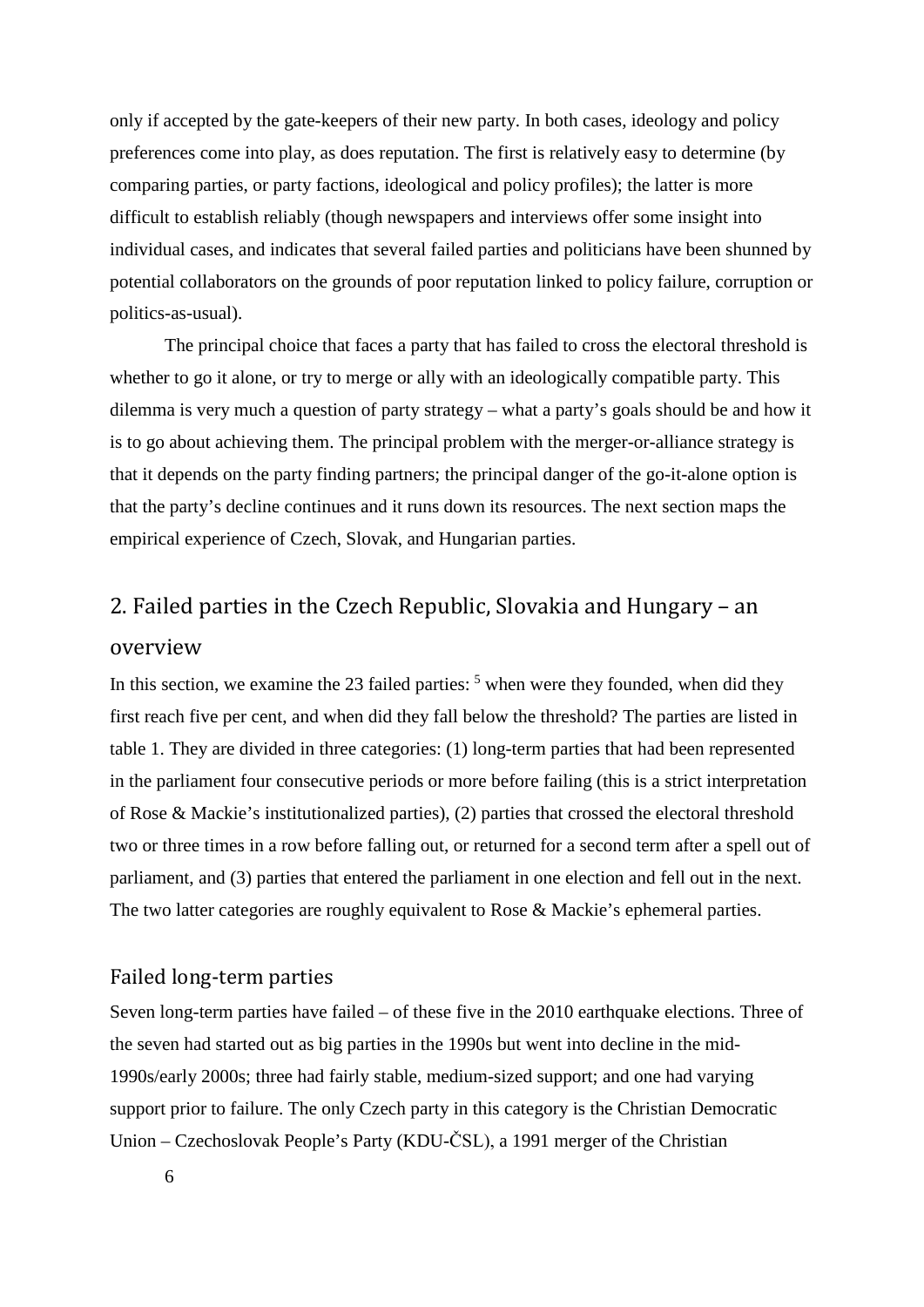Democratic movement and the  $\text{CSL}-a$  satellite party originally founded in 1919 through the merger of even older Catholic parties from the Habsburg period. The KDU-ČSL enjoyed fairly stable support until its right wing left to found TOP 09 in the summer of 2009; polled below the threshold in April 2010 and failed in the May election, but bounced back in 2013.

The two failed Hungarian long-term parties started out as the biggest parties in the first election. The Hungarian Democratic Forum (MDF) had been the first opposition party to organize, in the autumn of 1987, and was originally based on cultural and national conservatism. When Fidesz (the Alliance of Young Democrats) turned from the liberal to the national right in the mid-1990s, the MDF divided over how to deal with Fidesz, and split over the matter. In the 1998 election it gained mandates only in single member districts as it failed to cross the electoral threshold for PR mandates; in 2002 it ran on a joint list with Fidesz. When it returned to compete as an independent party (on a more market-liberal platform) in 2006, the MDF barely crossed the threshold. After January 2009, its support in the polls fell well below five per cent. The Alliance of Free Democrats (SzDSz) was a liberal party founded in 1988 by dissident groups. Its support dropped sharply in the 1998 election after its first spell in government with the ex-communist Hungarian Socialist Party (MSzP), and from July 2007 opinion polls consistently put the SzDSz below the threshold. By early 2010 the SzDSz was in complete meltdown, an unattractive partner to other centrist parties because of its association with the Socialists, and it failed even to collect enough signatures to field a national list in the April election. It therefore ran only in ten individual constituencies. However, former SzDSz leader Gabor Fodor managed to establish a new liberal party in time for the 2014 election and secure a safe place on the democratic opposition's joint list – a broad alliance of five parties critical of the government's 'authoritarian turn'.

The four failed parties in Slovakia formed the core of the party system in the 1990s. The Movement for a Democratic Slovakia (HZDS) split off from Public against Violence in 1991, and remained ideologically diffuse, albeit left-leaning in economic policy (Hloušek & Kopeček 2004: 157). It was the largest party in Slovakia until 2006 and the kingpin of most governments until 1998, but its support dwindled with the rise of *Smer*-SD (Social Democrats) and it fell out of parliament in 2010. The other party that, somewhat surprisingly, fell below the threshold in 2010 was the Hungarian Coalition party (SMK). This was a 1998 merger of three centre-right Hungarian parties with a pedigree back to 1990, founded in response to the new, higher electoral threshold for electoral alliances (five per cent per party). The party – and before that, the electoral alliance – used to have the most stable electoral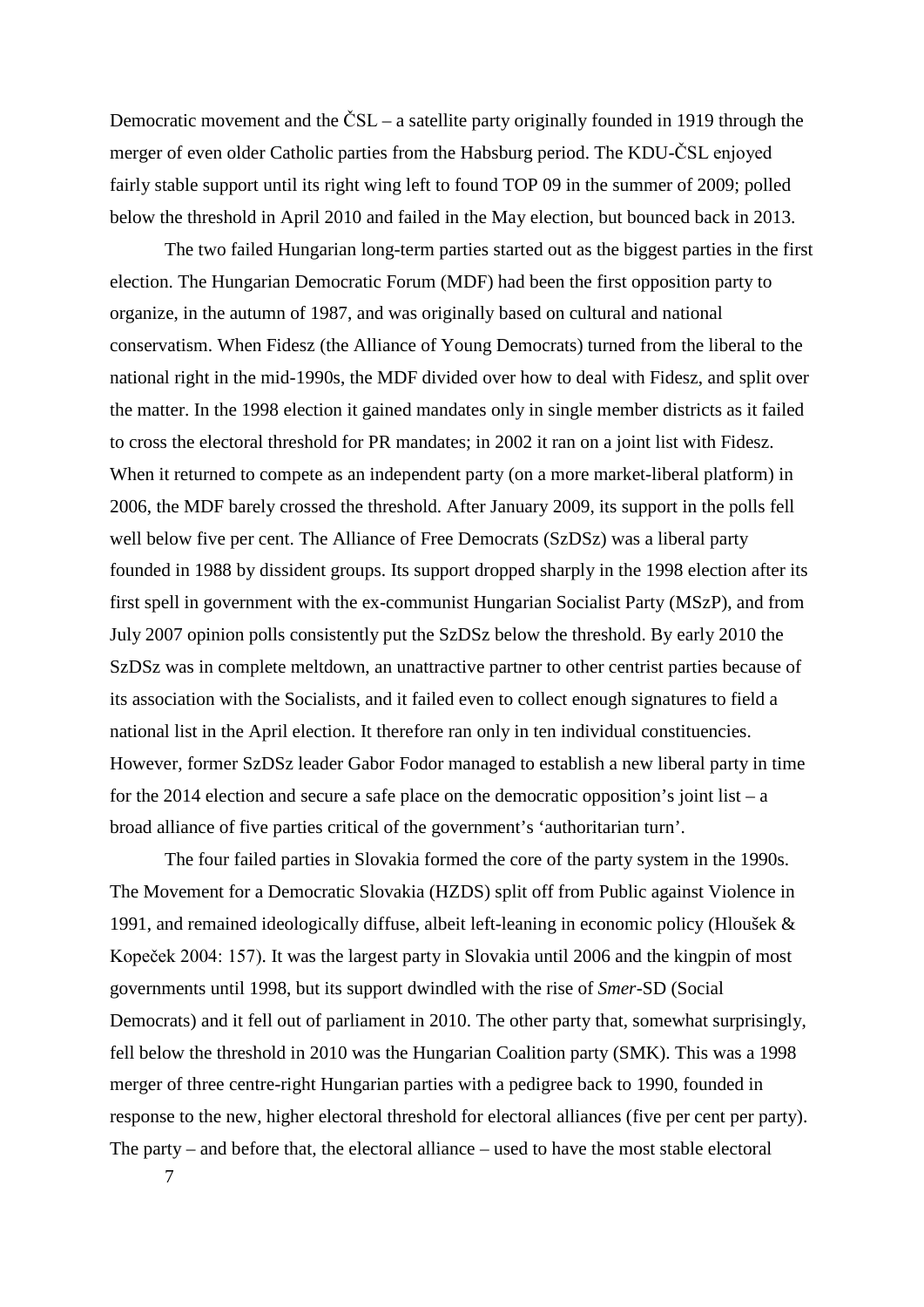|                        |                                            |         | Above           |            | <b>Below</b>     |
|------------------------|--------------------------------------------|---------|-----------------|------------|------------------|
|                        |                                            |         | threshold in    | In         | threshold        |
|                        | Party                                      | Founded | polls           | parliament | in polls         |
|                        | Christian Democrats (KDU-ČSL)              | 1919/91 | March 1990      | 1990-2010  | April 2010       |
|                        |                                            |         | March 2012      | $2013-$    |                  |
| Long-term (4 periods+) | Alliance of Free Democrats (SzDSz)         | 1988    | Jan 1990        | 1990-2010  | <b>July 2007</b> |
|                        | Hungarian Democratic Forum (MDF)           | 1987    | Jan 1990        | 1990-2010  | March '96        |
|                        | Hungarian Coalition Party (SMK)            | 1990/98 | at election     | 1990-2010  | at election      |
|                        | Movement for a democratic Slovakia (HZDS)  | 1991    | April 1991      | 1992-2010  | at election      |
|                        | <b>Slovak National Party (SNS)</b>         | 1990    | <b>May 1990</b> | 1990-2002, | March '02        |
|                        |                                            |         | Dec 2003        | 2006-2012  | Jan 2012         |
|                        | Democratic Left Party (SDL)                | 1921/90 | March 1990      | 1990-2002  | Dec 2001         |
|                        | Independent Smallholders' Party (FKgP)     | 1908/89 | Jan 1990        | 1990-2002  | Nov 2000         |
|                        | Christian Democratic People's Party (KDNP) | 1944/89 | Feb 1990        | 1990-1998, | May 1997         |
|                        |                                            |         |                 | $2006 -$   |                  |
|                        | [Czech] Greens $(SZ)^{1}$                  | 1990    | Dec 1991(LSU)   | 1992-1996, | Dec 1993         |
|                        |                                            |         | Feb 2006        | 2006-2010  | Aug 2009         |
|                        | Freedom Union (US-DEU)                     | 1998    | Feb 1998        | 1998-2006  | Sep 2002         |
| periods)               | Civic Democratic Alliance (ODA)            | 1990    | March 1992      | 1992-1998  | Feb 1998         |
|                        | Republicans (SPR-RSČ)                      | 1990    | April 1991      | 1992-1998  | 3)               |
| Intermediate $(2-3)$   | Moravian Autonomy Movement (HSD-SMS)       | 1990    | <b>May 1990</b> | 1990-1996  | Nov 1992         |
|                        | [Slovak] Greens $(SZS)^{1}$                | 1989/91 | March 1990      | 1990-1992, | May 1991         |
|                        |                                            |         | June 1996       | 1998-2002  | Jan $2000^{2}$   |
|                        | Democratic Party (DS)                      | 1990    | March 1990      | 1990-1992, | Jan 1992         |
|                        |                                            |         | June 1996       | 1998-2002  | Jan $2000^{2}$   |
|                        | Democratic Union (DÚ)                      | 1994    | May 1994        | 1994-2000  | Jan $2000^{2}$   |
|                        | Public Affairs (VV)                        | 2002    | Feb 2010        | 2010-2013  | May 2011         |
|                        | Hungarian Justice and Life Party (MIÉP)    | 1993    | at election     | 1998-2002  | $\overline{3}$ ) |
|                        | Communist Party of Slovakia (KSS)          | 1991    | at election     | 2002-2006  | at election      |
| Flash parties          | Alliance for the New Citizen (ANO)         | 2001    | June 2001       | 2002-2006  | Sep 2005         |
|                        | Party of Civic Understanding (SOP)         | 1998    | March 1998      | 1998-2002  | Jan 2000         |
|                        | Labour Union of Slovakia (ZRS)             | 1994    | March 1994      | 1994-1998  | Sep 1996         |

# Table 1. Failed parties according to longevity

Sources: Party registers; opinion polls from CVVM, ÚVVM, Factum Invenio, Focus, Medián.

<sup>1)</sup> The Czech and Slovak Greens united in 1990, but operated quite independently. The SZS was registered in the Slovak party register in October 1991, but after a split in 1992, the pro-federal faction took back the SZ acronym and re-united with the Czech party. The SZS changed names to SZ in 2006, but we have chosen to use the SZS abbreviation in order to keep the Czech and Slovak Greens apart.

<sup>2)</sup> SZS, DÚ and DS were part of the SDK from July 1997 to January 2000. In this period separate opinion data for these parties were not available.

<sup>3)</sup> MIÉP polled over five per cent only between June 2001 and January 2002. SPR-RSČ was more below than above the threshold in the period 1992–1996. Polls probably underestimated the support of both parties.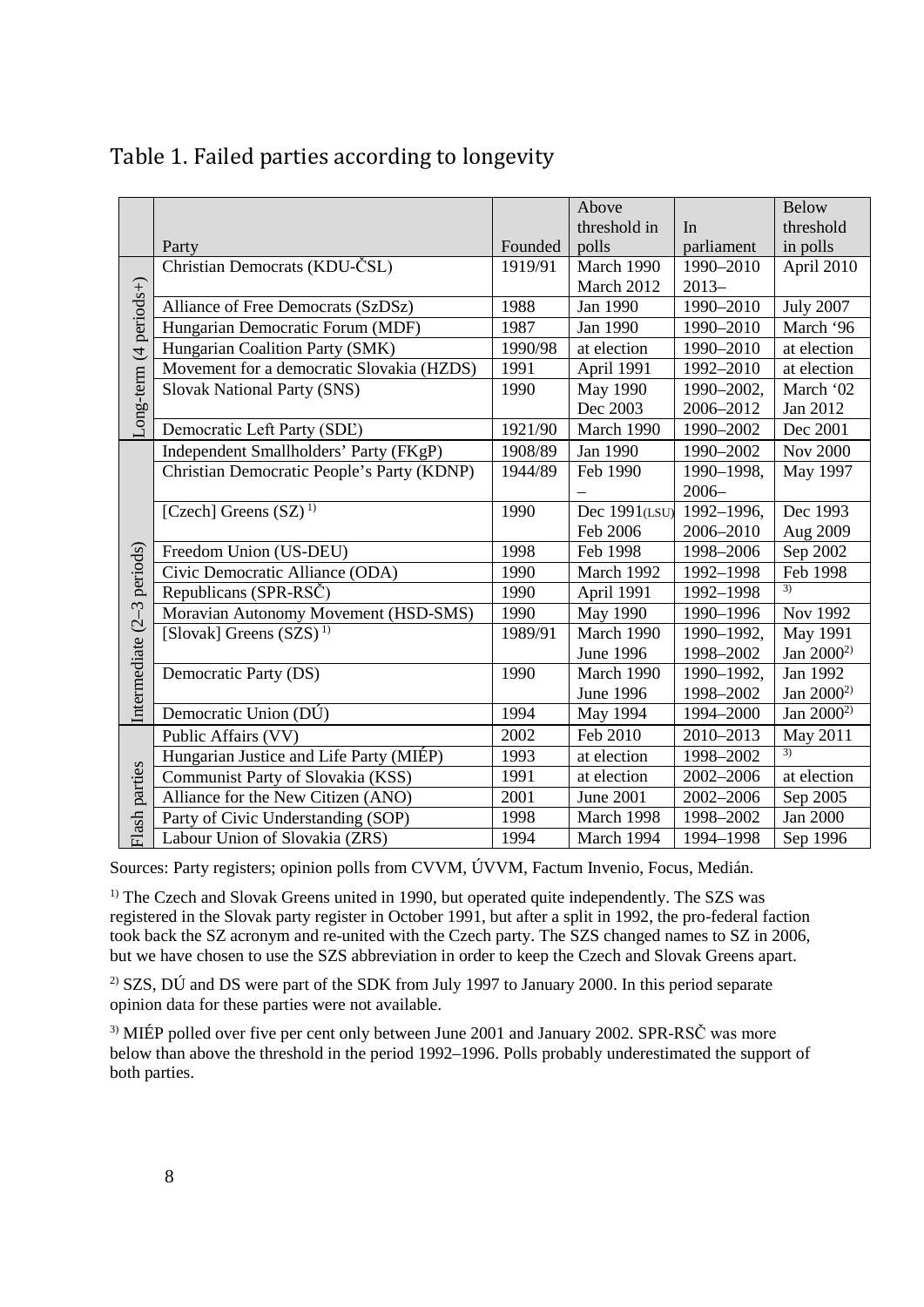support in Slovakia, but failed after the circle around former chairman Béla Bugár left to found *Most–Híd* (bridge) in 2009. The Slovak National Party (SNS), is a classical nationalist party founded in March 1990 whose main agenda has been to fight (Hungarian) minority rights. It was the only party to advocate independence for Slovakia in the run-up to the 1992 election. After a split in 2001, it dropped below five per cent in opinion polls in March 2002 and failed in the September elections. The two factions reunited in 2003, upon which the SNS won re-election twice, in 2006 and 2010, before failing again in 2012. The other long-term party that failed in 2002 was the ex-communist Democratic Left Party (SDĽ). Despite winning the bid for the social democratic left after changing its name and adopting a social democratic platform in 1990, it never garnered over 15 per cent in any election. A combination of government fatigue and internal struggles sent the party below the threshold in opinion polls in September 2000, and it was never to recover.

#### Failed intermediate parties

Ten intermediate parties have failed, and most of these were small. Only one of them ever exceeded ten per cent of the vote: the Independent Smallholders' Party (FKgP) in Hungary. Five of the parties in this category crossed the threshold only once on their own; the second time as part of an electoral alliance cobbled together of like-minded small parties.

The two Hungarian parties in this category were revived historical parties. Both belonged to the victorious Christian national camp in 1990, but were gradually swallowed by Fidesz in the second half of the 1990s when Fidesz changed from a liberal youth party in the political centre to a fully-blown national populist party on the right. Originally founded in 1908, the FKgP became the largest party in the last election (in 1947) before the communist takeover. It went through several splits in the 1990s, partly related to how to cooperate with other parties, took a dive on the opinion polls in November 2000, and was effectively dead as a political force after its final split in the wake of a corruption scandal in 2001. The Christian Democratic People's Party (KDNP) was originally founded in 1944 and held out for two periods in the 1990s on its own. The party formally split in 1997 and fell permanently below the threshold in the polls in May 1997. One of its two factions arranged to run on the Fidesz ticket in 1998 (and thus won seven seats). After the rump-KDNP failed to win seats in either 1998 or 2002, the party reunited. It has since operated as a faction within Fidesz, although it continues to work as an independent organisation with its own party statutes.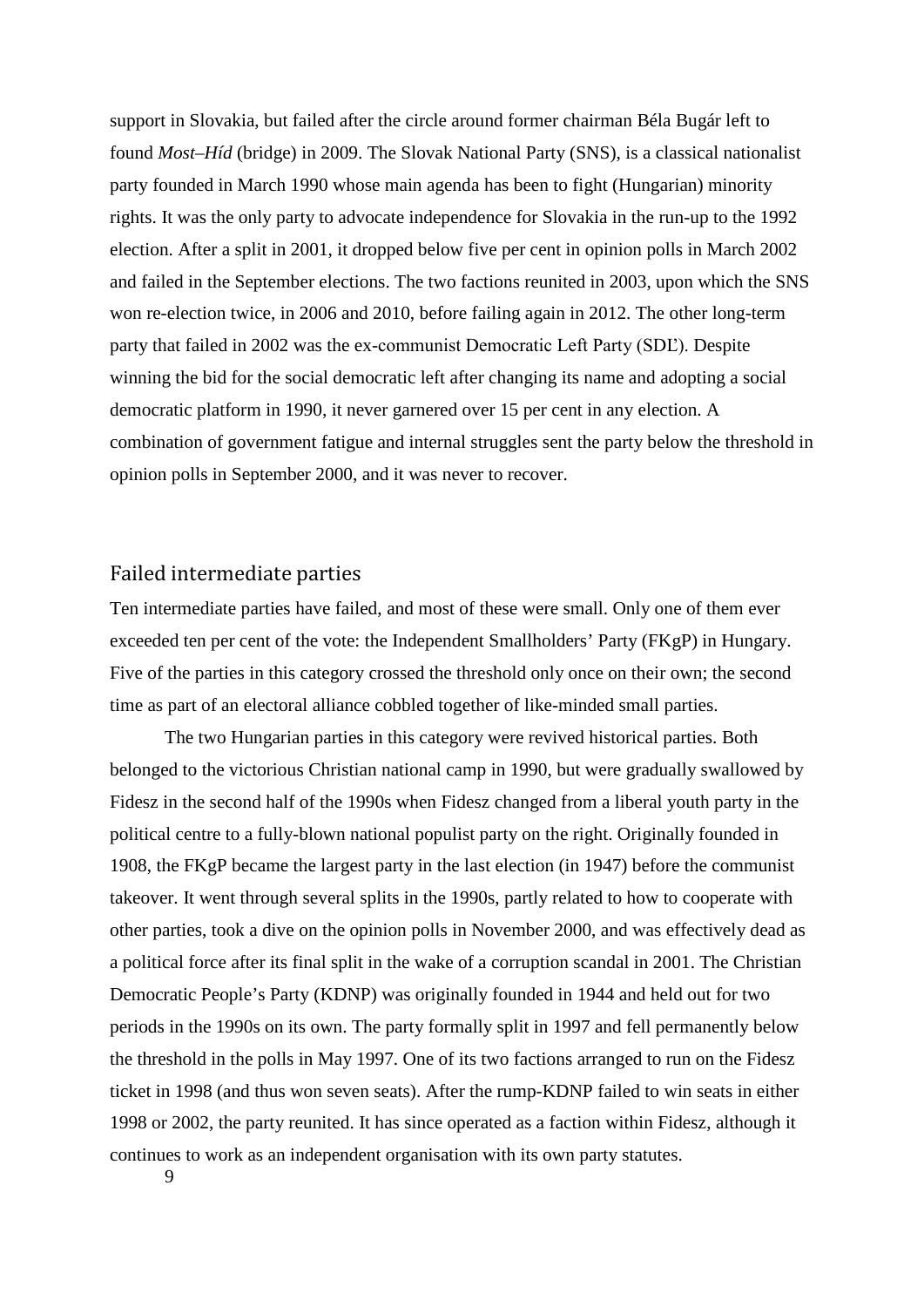All three Slovak parties in this category were re-elected as part of the Slovak Democratic Coalition in 1998 – which occupied the ideological centre-right. The biggest was originally the Democratic Union (DÚ), a liberal party founded in 1994 by elites who had left the HZDS and the SNS the year before. However, by early 2000 the party's electoral support was all but gone, and most of its elites had left to found the Slovak Christian and Democratic Union (SDKÚ). The Slovak Greens (SZS) and the Democratic Party (DS) had won seats on their own only because of the lower three-percent threshold in the first election to the Slovak National Council, and rarely scored above five per cent in opinion polls. The Greens had their roots in environmentalist dissident circles, while the DS was a resurrection of a centre-right party founded in 1944 that had won the 1946 election in Slovakia (Šutaj 1999: 148, Pešek 2005: 1320–29).

Three of the five failed intermediate parties in the Czech Republic belonged to the mainstream centre-right. The Civic Democratic Alliance (ODA) was registered separately already in March 1990, but ran as a part of Civic Forum in the first election, before crossing the electoral threshold twice on its own. It took a dive in the opinion polls when the Freedom Union was registered in January 1998, and decided not to run for re-election. The Freedom Union (later US-DEU) was originally a split-off from the Civic Democratic Party (ODS), caused by the same party finance scandal that brought down the second Klaus government at the end of 1997. It took over the mantle of ODA in the 1998 election, but was already polling perilously close to the threshold when it was re-elected as part of the Coalition (with the KDU-ČSL) in June 2002, and by September that year it was a spent force. In the run-up to the 2006 election the Greens (SZ) rose abruptly in the opinion polls, after broadening their program to include liberal elements.[6](#page-31-3) The SZ had been registered already in March 1990, but made it to the parliament only as part of the Liberal Social Union in 1992, before returning on its own in 2006. Since August 2009 the party has permanently polled below the threshold.

The two remaining failed parties fell below the threshold in the 1996 and 1998 elections, respectively. Both would suffer from ideological isolation. The regionalist Moravian Autonomy Movement (HSD-SMS) was founded in April 1990 and became the third largest party in the first free elections. By the 1992 election it had already gone through one split (Springerová 2010). By November 1992 its support was running way below the threshold, and turning the movement into a party in 1994 did not help. The nationalist Republicans (SPR-RSČ) were first registered in February 1990, won representation in 1992 and again in 1996, before falling below the threshold for good. This party was also marred by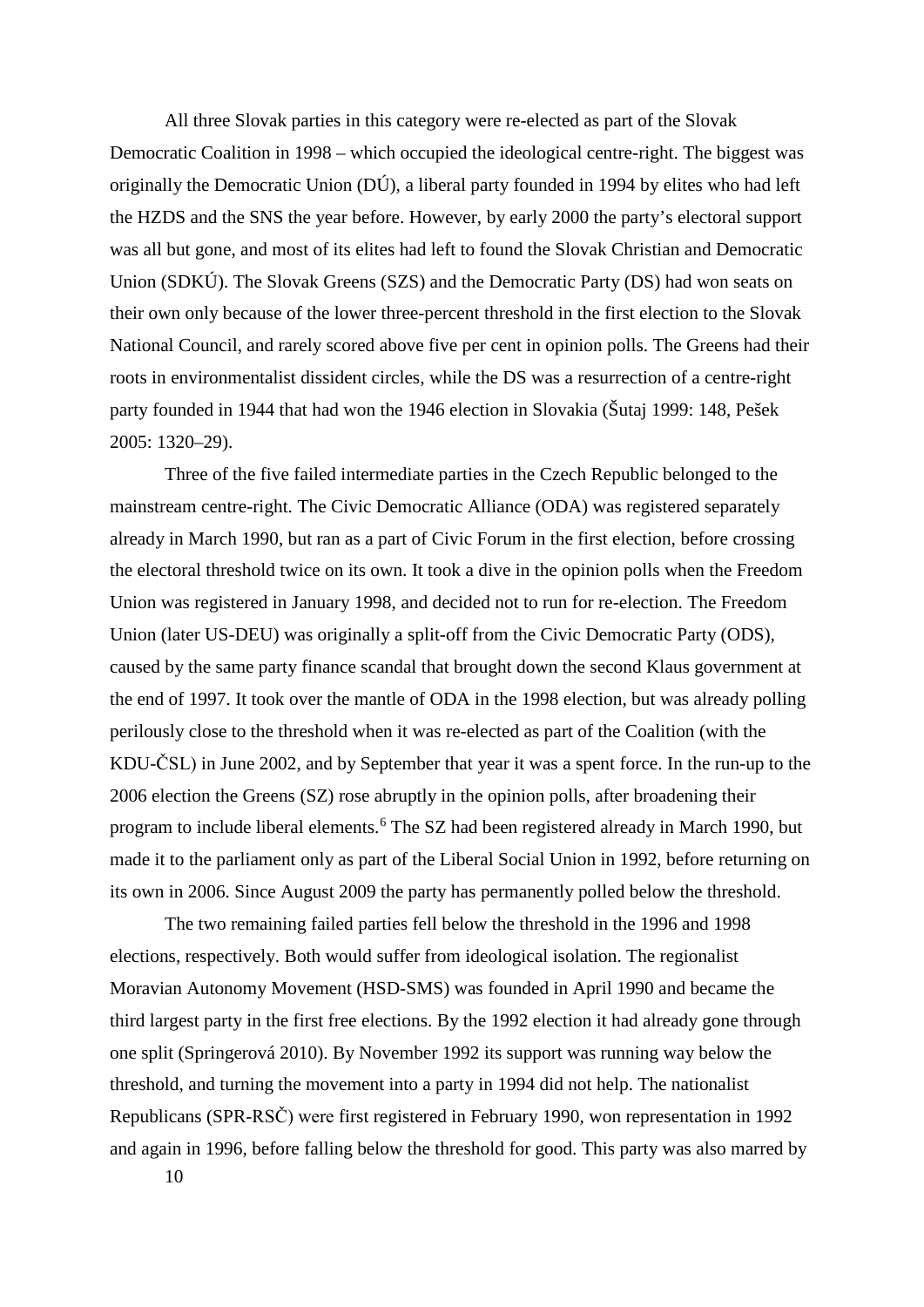internal conflicts, and went through several splits before and after its spell in parliament. Before falling out, the Republicans had polled more below than above the threshold, but opinion polls probably underestimated their actual support.

#### Failed flash parties

Six flash parties have failed – of these four Slovak parties, one Czech and one Hungarian. Three of the Slovak flash parties as well as the single Czech party were fairly new, populist parties that went straight into government, and dropped below the threshold in the opinion polls well before the next election. The leftist Labour Union of Slovakia (ZRS) was founded by Ján Ľupták, an ex-communist MP. The party was registered in April 1994 and won representation in September, but polled below the threshold for the first time less than a year later. The Party of Civic Understanding (SOP) was founded by Rudolf Schuster in February 1998, but lost much of its raison d'être when he became president in June 1999, and it polled below the threshold from January 2000. The liberal-leaning Alliance for the New Citizen (ANO) was founded by media mogul Pavol Rusko in May 2001. In the summer of 2005 a corruption scandal caused a split that sent the party plummeting on the opinion polls in September. The Czech Public Affairs (VV) polled over the five-percent mark from February 2010 to April 2011 only; its downfall was due to internal squabbles and a bribery scandal.<sup>[7](#page-31-4)</sup>

The final two parties failed from opposition and belonged to the extreme left and the extreme right. The Hungarian Justice and Life Party (MIÉP) was founded in 1993, when internal tensions within the MDF culminated in the expulsion of its extreme right wing led by the writer István Csurka. It was the only successful new party in Hungary in the 1990s, winning 14 seats in 1998, but it fell below the electoral threshold in 2002 because of an increase in overall turnout rather than a drop in the total number of MIÉP votes (Enyedi 2006). It had polled below the threshold most of the election period, but again, opinion polls probably underestimated the party's support. The orthodox Communist party (KSS) was founded already in 1991, but crossed the threshold first when it emerged as the only viable leftist alternative immediately before the 2002-election. Throughout the election period KSS support fluctuated around the five-percent mark, but its window of opportunity closed when Smer-SD emerged as the major leftist alternative in the run-up to the 2006 election.

To sum up: more than two thirds of the failed parties fell below the electoral threshold after only one or two spells in parliament. Most of the 23 parties had been small all along, but six of the failed long-term parties used to be large or medium-sized. In most cases, electoral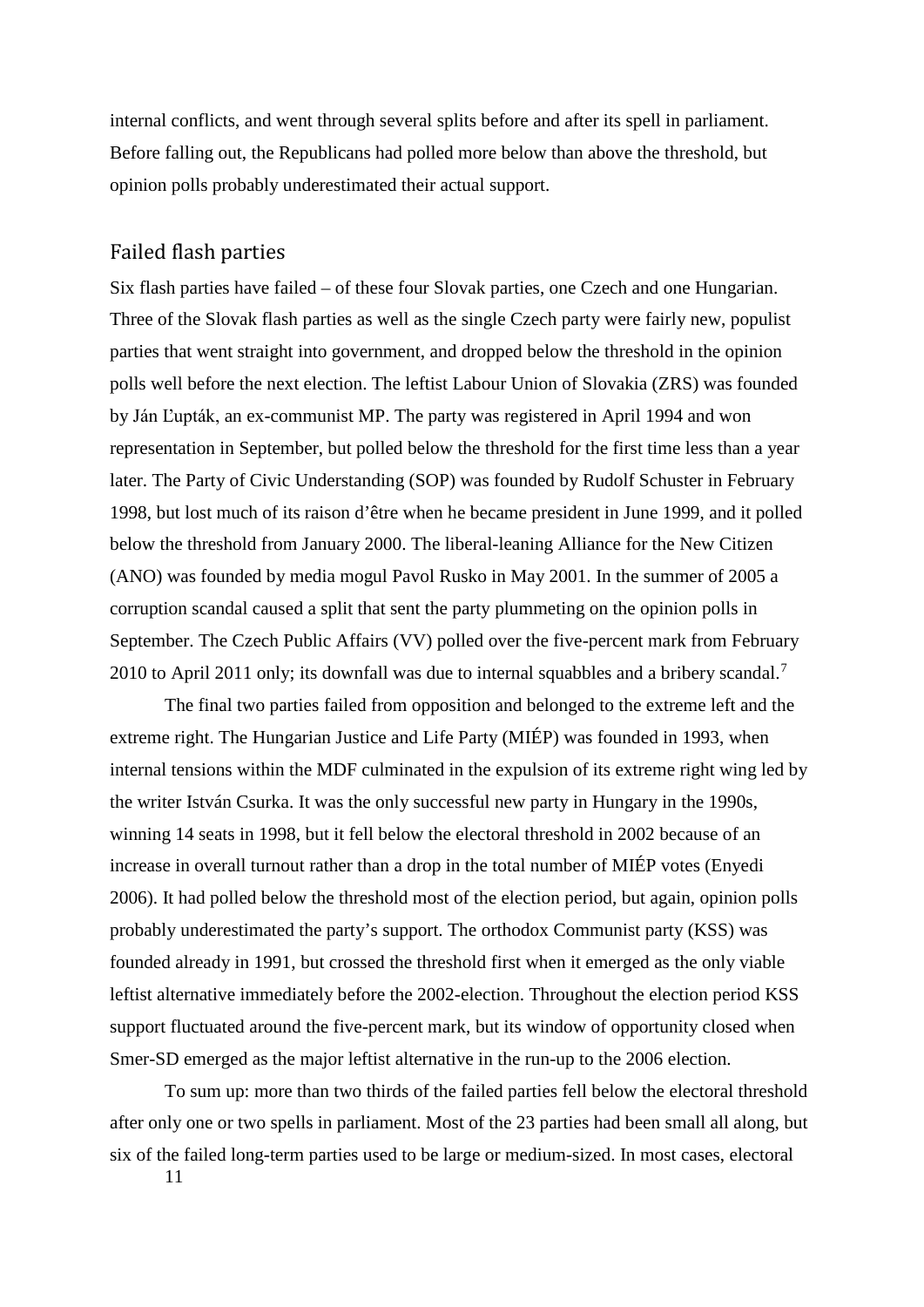failure was a foregone conclusion: eleven parties dropped permanently below the threshold more than a year before the election and another six between four and eleven months before. The remaining six saw their support drop below the threshold in the last few months, or had hovered around five per cent for some time when they failed.

We now turn to what happened to the party organisation and the parliamentary elites after the party fell below the threshold for representation. Why did some parties become defunct within one election period of falling out, while others not only survived, but were able to return after a spell outside parliament? And to what extent were the parliamentary elites able to flee to greener pastures in time to get re-elected for a different party?

### 3. What happens to the party organisation when parties fail?

While electoral failure can be dated quite precisely, party decline – and ultimately demise – is a more gradual process. First, as were have seen, decline often sets in before the party fails to win re-election, and second, it usually takes some time for a party to disappear entirely. Hence, we need criteria by which to assess the vitality of the party organisation. We propose a cumulative set of criteria: (1) whether the party still exists formally, as shown by the central party register; (2) whether the party ran in the latest parliamentary election; and (3) whether the party is currently represented in popularly elected bodies (at European, national, or regional level). The idea is to distinguish between failed parties that exist on paper or not at all, failed parties that have a minimum of activity, and failed parties that participate in decision-making bodies beyond the local level. The results are set out in table 2.

A majority of the 23 failed parties are either defunct or maintain a twilight existence, and unsurprisingly, the fifteen parties that failed *before* 2010 are on average in a worse state of decay than parties that failed later. All in all, 15 parties have ceased to exist or maintain a 'zombie-like' existence; of these, three failed in 2010. In contrast, five of the seven parties that are still represented at the regional, national or European level failed in 2010 or later.

Three distinct patterns can be observed: first, four of the Slovak parties that fell below the threshold in 2002 merged wholesale with parties of similar ideology. On the centre-left, the SDĽ and SOP merged with Smer; on the centre-right the DÚ and the DS merged with the SDKÚ. The DÚ merged with the SDKÚ without running for election first, the other three mergers took place less than one election period after the party failed. Likewise, the autonomist HSD-SMS merged formally with two other small centrist parties in the Czech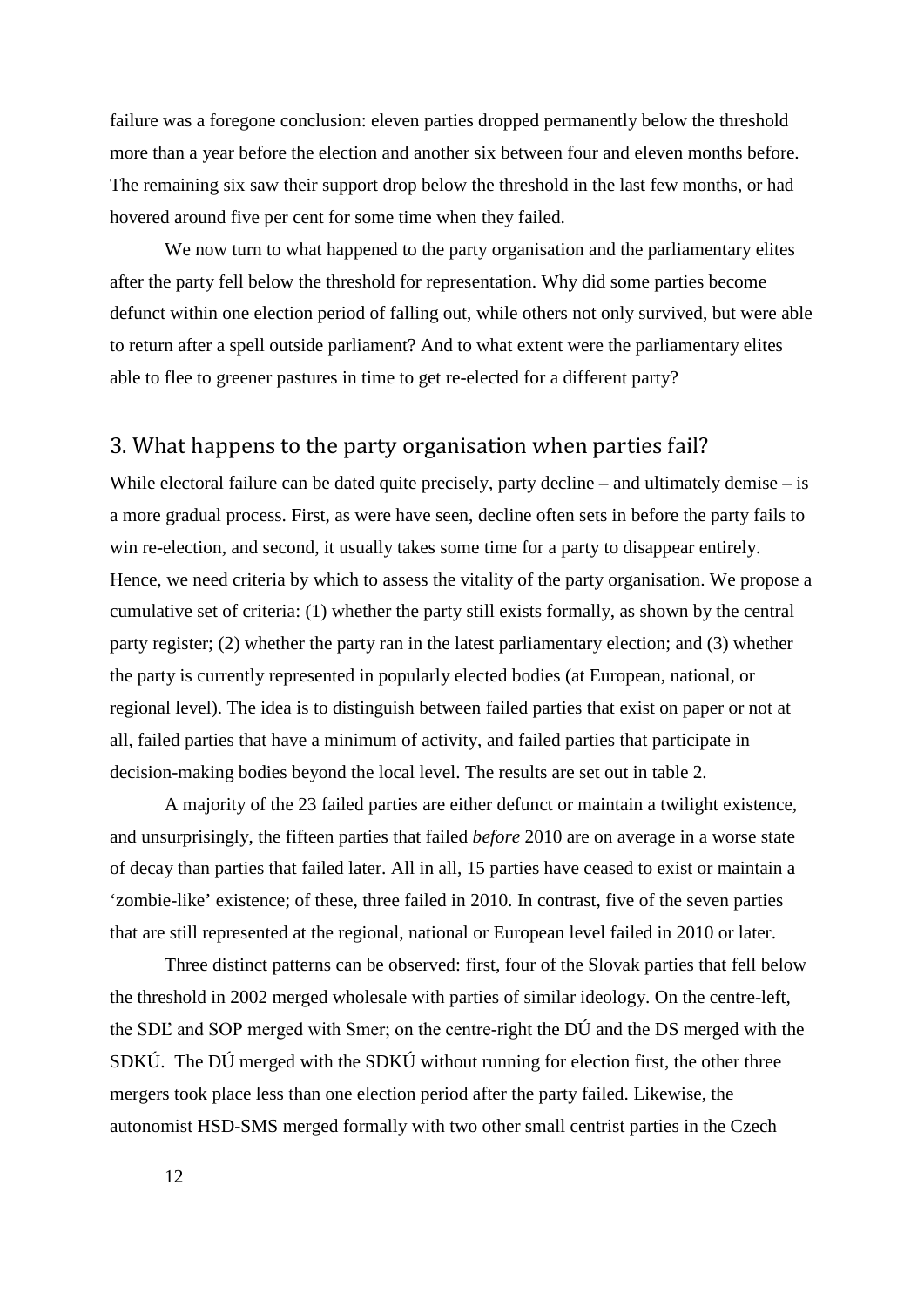Moravian Centre Union (ČMUS) in late 1996, after having cooperated with these parties since 1994. A new round of mergers culminated in the formation of *Moravané* in 2005, a miniscule party that got 0.2 per cent in the 2010 election (Springerová 2010).

|  |  | Table 2. Failed parties by present status as per 2014 |  |
|--|--|-------------------------------------------------------|--|
|--|--|-------------------------------------------------------|--|

| Some representation                 |                              | Some activity                      | Defunct         |                            |  |
|-------------------------------------|------------------------------|------------------------------------|-----------------|----------------------------|--|
| In parliament                       | In EP/regional<br>assemblies | Ran in latest national<br>election | Ceased to exist | Merged                     |  |
| KDNP (faction)                      | <b>SMK</b>                   | KSS (but got under 1%)             | <b>HZDS</b>     | DS<br>$(to$ SDKÚ-DS)       |  |
| KDU-ČSL                             | <b>SNS</b>                   | MIÉP (only 13 candidates)          | <b>SzDSz</b>    | <b>SDL</b><br>(to Smer-SD) |  |
| <b>VV</b> (on the list of<br>Úsvít) | SZ (regions only)            | FKgP (only 2 candidates)           | <b>ANO</b>      | <b>SOP</b><br>(to Smer-SD) |  |
|                                     | $SZS*$ (regions only)        | $MDF**$                            | <b>US-DEU</b>   |                            |  |
|                                     |                              | $ZRS***$ (1 candidate)             | SPR-RSČ         | DÚ                         |  |
|                                     |                              |                                    |                 | $(to$ SDKÚ-DS)             |  |
|                                     |                              |                                    | <b>ODA</b>      | <b>HSD-SMS</b>             |  |
|                                     |                              |                                    |                 | (Moravané)                 |  |

**Own compilation. Parties that fell below the electoral threshold in the latest national election (2010 in Hungary, 2012 in Slovakia, 2013 in the Czech Republic) in bold.** 

\* Since 2002, the SZS has mostly run as a part of alliances, at national and sub-state level, but it ran on its own in 2012 and obtained 0.4 per cent of the votes.

\*\* MDF was formally dissolved 8 April 2011, and lost its representation in the European Parliament when its only MEP Lajos Bokros refused to join the legal successor JESZ. JESZ registered for the 2014 national election; Bokros' Movement for a Modern Hungary (MOMA) registered for the 2014 EP election.

\*\*\* ZRS is is represented only at the municipal level, and has not submitted any annual reports since 2008. Its founder and chairman Ján Ľupták ran on the list of KSS in 2012.

Second, some parties faded slowly into oblivion or simply collapsed, and are today defunct or maintain a 'zombie-like' existence. According to the central party register, three failed Czech parties are officially defunct. The two centre-right parties ODA and US-DEU went bankrupt and dissolved voluntarily (in late 2007 and early 2011, respectively). Both had been part of the victorious Four-Coalition in the 1998 and 2000 Senate elections, and the US-DEU subsequently ran in the Coalition (with the KDU-ČSL). Neither party had many members. The ODA peaked at 2925 in 1998, the year it fell below the threshold, while the US-DEU had 3478 members in 2002, but was down to a mere 777 when it fell below the threshold in 2006 (Linek 2004).<sup>[8](#page-31-5)</sup> The extreme rightist Republicans (SPR-RSC) had their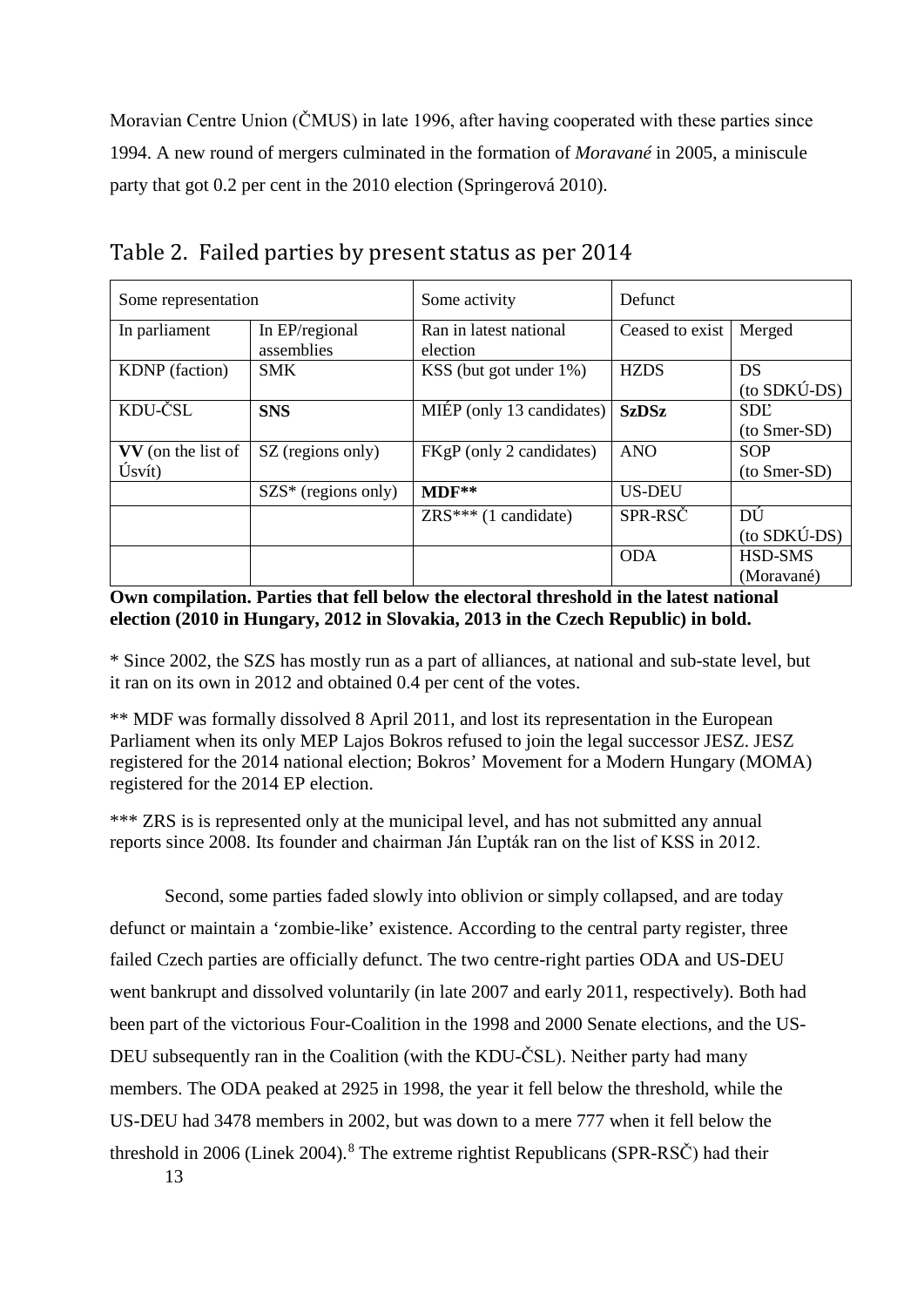activity suspended by court order in December 2010 and were deregistered in 2013. Since they fell below the threshold in 1998, the Republicans went bankrupt (in 2001), reorganized, merged, ran alone and on the list of another (nationalist) party, all to no avail. After the bankruptcy, the successor, Republicans of Miroslav Sládek (RMI) apparently had around 1000 members (Mareš 2005, 1596). Two of the long-standing parties that failed in 2010 are already defunct: The SzDSz in Hungary collapsed well before the 2010 election. Its membership fell from 26,827 in 2006 to a mere 1100 in 2010, with 2009 as the *annus horibilis*. [9](#page-31-6) In 2011, the party was engaged in a complete revision of strategy and all but disappeared from the political scene, and in late 2013 it was formally dissolved. In contrast, at 28,873 the HZDS still had the largest membership in Slovakia when it failed, but by the end of 2012 it had lost 85 percent of its members; in the 2012 election it polled a meagre 0.9 percent, and in January 2014 it was formally dissolved and subsequently de-registered. ANO, another Slovak party, never de-registered, but 2007 seems to be the last year with any activity, judging by the annual financial reports to the Slovak parliament. In late 2011 Pavol Rusko transferred the rights to Eleonóra Mojsejová, enabling her to run (unsuccessfully) for election in 2012 without having to collect the 10,000 signatures required to found a new party.

Four parties are zombies. The ZRS in Slovakia failed already in 1998, but kept stubbornly going, and fielded a full list (150 names) as late as the 2010 election. However, registered membership was down to 32 by the end of 2008, and the party has not submitted any financial reports since then. In 2012, the chairman Ján Ľupták ran on the KSS list. The two Hungarian parties that failed in 2002, MIÉP and FKgP, maintain skeleton web-sites, but are otherwise completely absent from the political scene: MIÉP picked up a total of 2,345 votes in the 2010 election, FKgP took 381 votes, and its splinter Torgyán Smallholder Coalition took 3,079 votes (recent membership figures are unavailable, but the party did register for the 2014 election). MDF, the last of the four, was all but defunct by 2014. It reorganised under the new name Welfare and Freedom Democratic Community (JESZ) in 2011, but although it registered for the 2014 election the new party never moved beyond a 'zombie-like' status. MDF's single MEP – Lajos Bokros – refused to join JESZ, and formed a new market liberal party in April 2013 to contest the 2014 EP election.

Finally, three of the parties that failed before 2010 and five of the parties that failed in 2010 or later have maintained some representation and/or activity. Best off are the Czech Christian Democrats, who returned to the lower house in 2013. After they failed in 2010, they won re-election to the Senate twice, in 2010 and 2012; they are represented at the EU level as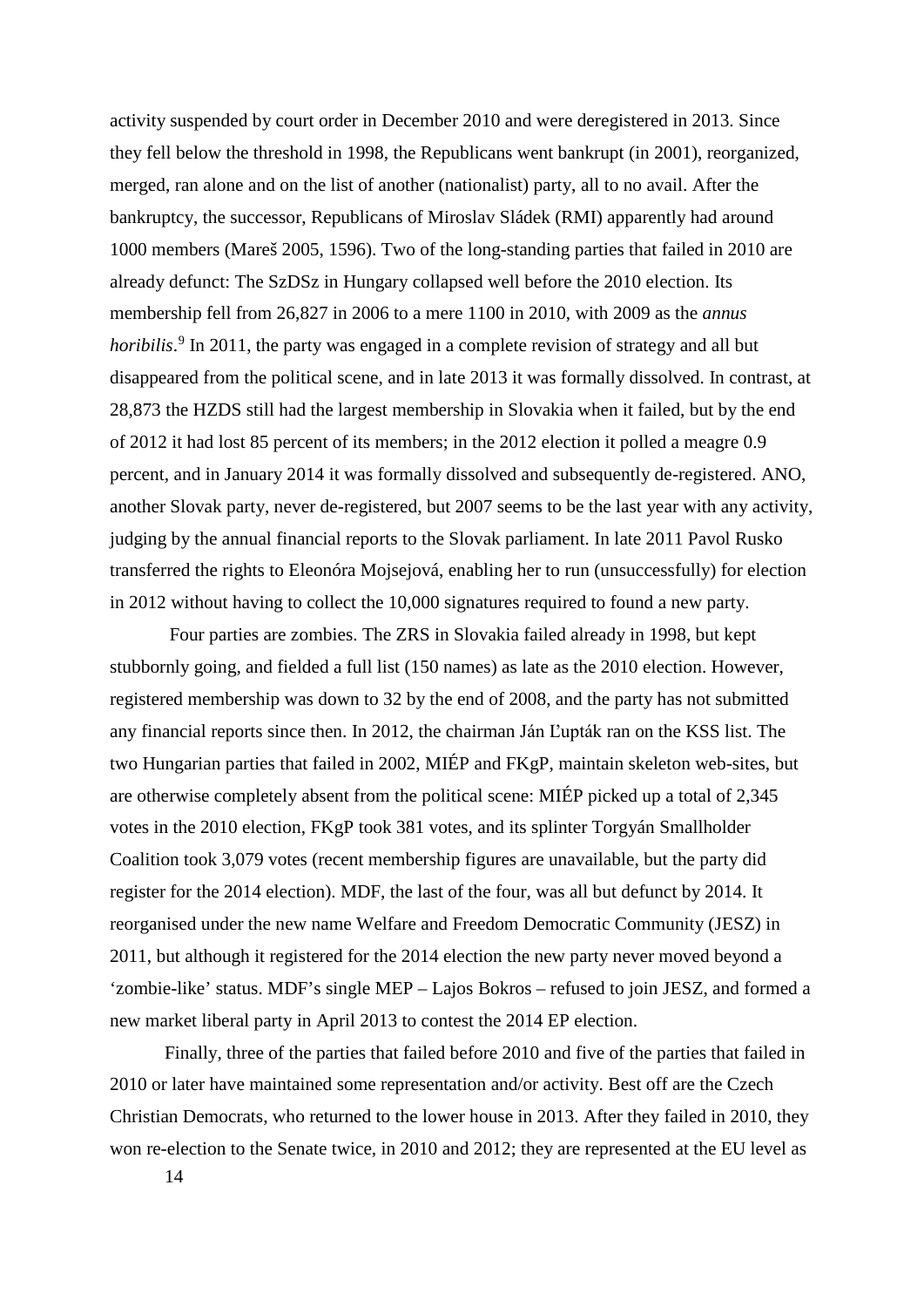well as in the regional assemblies, where they won 7.9 per cent of the seats in 2012, and they are second only to the Communists in membership. The KDNP in Hungary is in a halfway house between merger and coalition. This party fell below the threshold in 1998 after splitting, but re-united under the Fidesz banner before the 2006 election and now operates as a party within a party. It has maintained membership at a pretty high level, with 15,500 members in 2011. The third failed party that is represented in the national legislature is Public Affairs. It did not run for election in 2013, but had three MPs elected on the list of the new populist party Úsvít (Dawn of direct democracy). However, the present electoral support is close to zero, and its membership was down to 816 in early 2013.

Two failed Slovak parties are represented at the regional as well as at the European level: the SNS (which failed for the second time in 2012) and the SMK, both with a stable support between three and five per cent. The SMK still has twice as many members as the other Hungarian party in Slovakia, Most–Híd, and did much better in the regional elections in 2013, with 8.3 per cent of the seats. The two failed Green parties are represented at the regional level; the Slovak Greens only barely so after the 2013 elections, in which they won but one seat. With 712 members at the end of 2011 and electoral support well below one percent they are close to zombie status. The Czech Greens are stronger both in terms of membership and electoral support. The last party with some activity is the KSS, which runs for election at all levels, scores higher on the polls (1–3 per cent) and has more members than the Slovak Greens (5250 in 2012), but is represented only at the municipal level.

To summarize: while all elite strategies have been employed, sometimes in sequence, the dominant strategy of the failed parties has clearly been to return to the parliament, either on their own or as part of an electoral alliance. The latter is clearly contingent on the existence of ideologically related parties of a viable size and open to cooperation. In the end, many parties closed down or merged, but generally only after other strategies had been tried (and failed). Merger was the preferred strategy only of the SDĽ and the DÚ elites, who found a new ideological home in Smer and the SDKÚ, respectively. The survival of the party organisation indeed seems to have been a core value for an important part of the failed parties' elites, while there is so far little to suggest that the elites sacrificed their party to save their political career.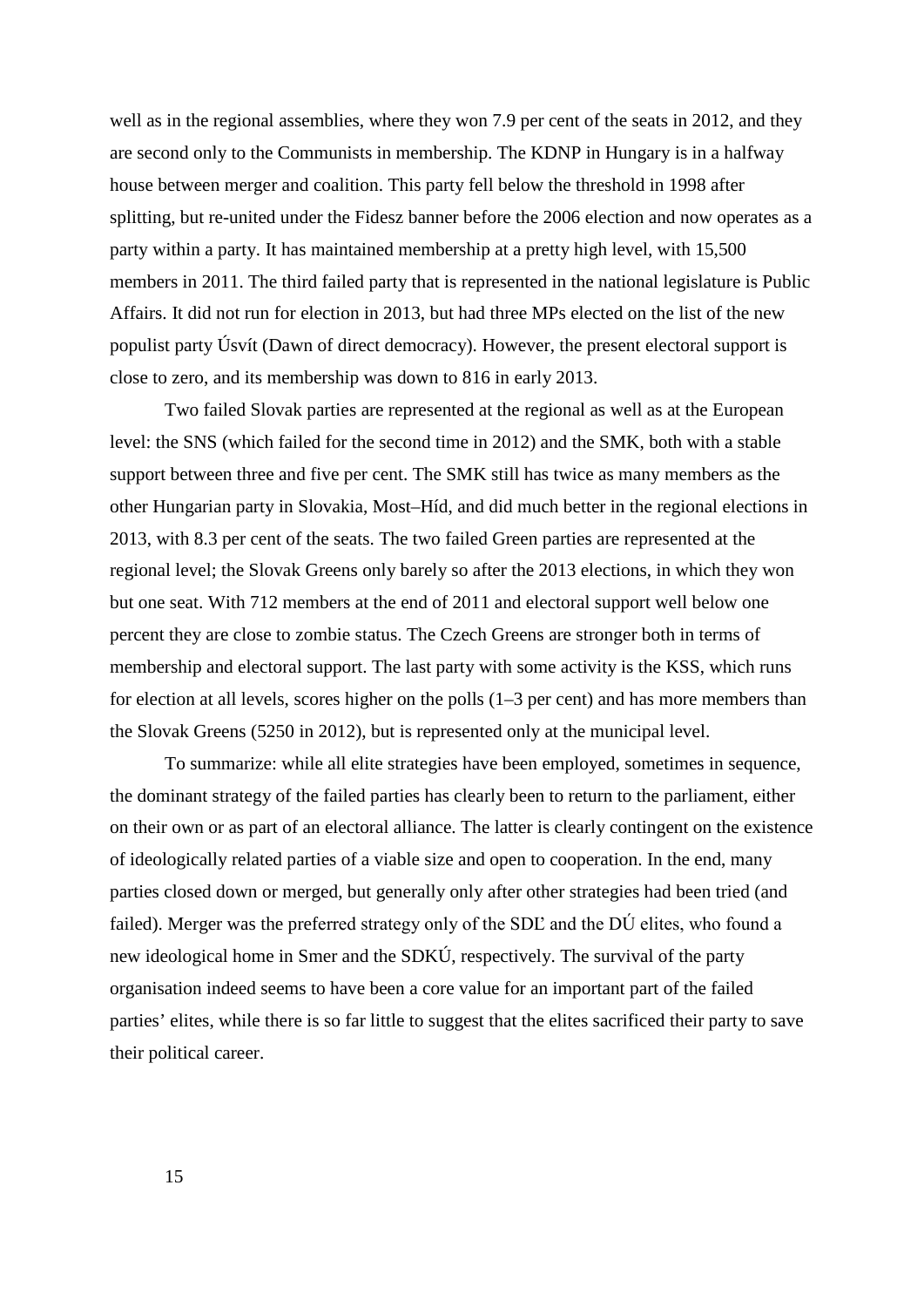### 4. Where do MPs go when their party fails?

If political elites are rational, utility-maximizing actors whose main concern is their political career, we would expect the MPs of failing parties to flee to other, more viable parties. However, in order to do so, they must be able to predict their old party's demise in time to get nominated on the list of a different party. We would therefore expect the MPs of parties that dropped below the five-percent mark in the opinion polls early in their last election period to be more likely to win re-election than the MPs of parties that collapsed closer to the election. The respective election laws stipulate that candidates or candidate lists must be registered at least 23 (Hungary), 66 (Czech Republic) or 90 (Slovakia) days before the election,  $10$  and some of the parties that might provide new homes for the MPs have rather time-consuming nomination processes. An educated guess would therefore be that an MP should make the transfer at least a year prior to the election to be able to win re-election for his new party.

|         | Below threshold in opinion polls more<br>than one year before electoral failure |                |          |             | Below threshold in opinion polls less than one year<br>before electoral failure |             |            |                  |                   |
|---------|---------------------------------------------------------------------------------|----------------|----------|-------------|---------------------------------------------------------------------------------|-------------|------------|------------------|-------------------|
| Elected | Party                                                                           | # of           | $# re-$  | for whom    | Elected                                                                         | Party       | # of       | $# re-$          | for whom          |
| when?   |                                                                                 | <b>MPs</b>     | elected  |             | when?                                                                           |             | <b>MPs</b> | elected          |                   |
| 1990    | <b>SZS</b>                                                                      | 6              |          | <b>SNS</b>  | 1990                                                                            | DS          |            | 2                | SNS, HZDS         |
| 1992    | HSD-SMS                                                                         | 14             |          | ČSSD        | 1996                                                                            | <b>ODA</b>  | 13         | 2                | Four Coalition    |
| 1994    | <b>KDNP</b>                                                                     | 22             | 7        | Fidesz      | 1998                                                                            | <b>SDL</b>  | 23         | 1                | Smer (Fico)       |
| 1998    | <b>SOP</b>                                                                      | 13             | 2        | HZDS, ANO   | 2006                                                                            | <b>SMK</b>  | 20         | 5                | Most-Híd          |
| 1998    | FKgP                                                                            | 48             | 11       | Fidesz, MDF | 2006                                                                            | KDU-ČSL     | 13         | 2                | TOP <sub>09</sub> |
| 1998    | $D\acute{U}^*$                                                                  | 12             | 3        | <b>SDKÚ</b> |                                                                                 |             |            |                  |                   |
| 2010    | <b>VV</b>                                                                       | 24             | 3        | ČSSD, Úsvít | 1996                                                                            | SPR-RSČ     | 18         | $\boldsymbol{0}$ |                   |
| 1994    | <b>ZRS</b>                                                                      | 13             | $\Omega$ |             | 1998                                                                            | <b>SNS</b>  | 14         | $\theta$         |                   |
| 1998    | DS, SZS*                                                                        | $\overline{2}$ | $\Omega$ |             | 1998                                                                            | <b>MIÉP</b> | 14         | $\theta$         |                   |
| 2002    | <b>US-DEU</b>                                                                   | 9              | $\Omega$ |             | 2002                                                                            | <b>KSS</b>  | 11         | $\overline{0}$   |                   |
| 2002    | <b>ANO</b>                                                                      | 15             | $\Omega$ |             | 2006                                                                            | SZ          | 6          | $\boldsymbol{0}$ |                   |
| 2006    | <b>SzDSz</b>                                                                    | 20             | $\Omega$ |             | 2006                                                                            | <b>HZDS</b> | 15         | $\theta$         |                   |
| 2006    | <b>MDF</b>                                                                      | 11             | $\Omega$ |             | 2010                                                                            | <b>SNS</b>  | 9          | $\theta$         |                   |
| Total   |                                                                                 | 209            | 28       | $(13.4\%)$  | Total                                                                           |             | 163        | 12               | $(7.4\%)$         |

Table 3. Re-election of MPs of failed parties (in absolute numbers)

\*Part of SDK. Source: the authors' dataset.<sup>[11](#page-31-8)</sup> Average re-election rate  $10.8\%$  (40 of 372).

The results are set out in table 3. First, if the MPs of failing parties tried to flee to more viable parties, they were not very successful. Less than 11 per cent were re-elected for a different party, and in half of the failed parties, nobody won re-election. By contrast, the average re-election rate of all three countries is between 40 and 50 per cent. Moreover, only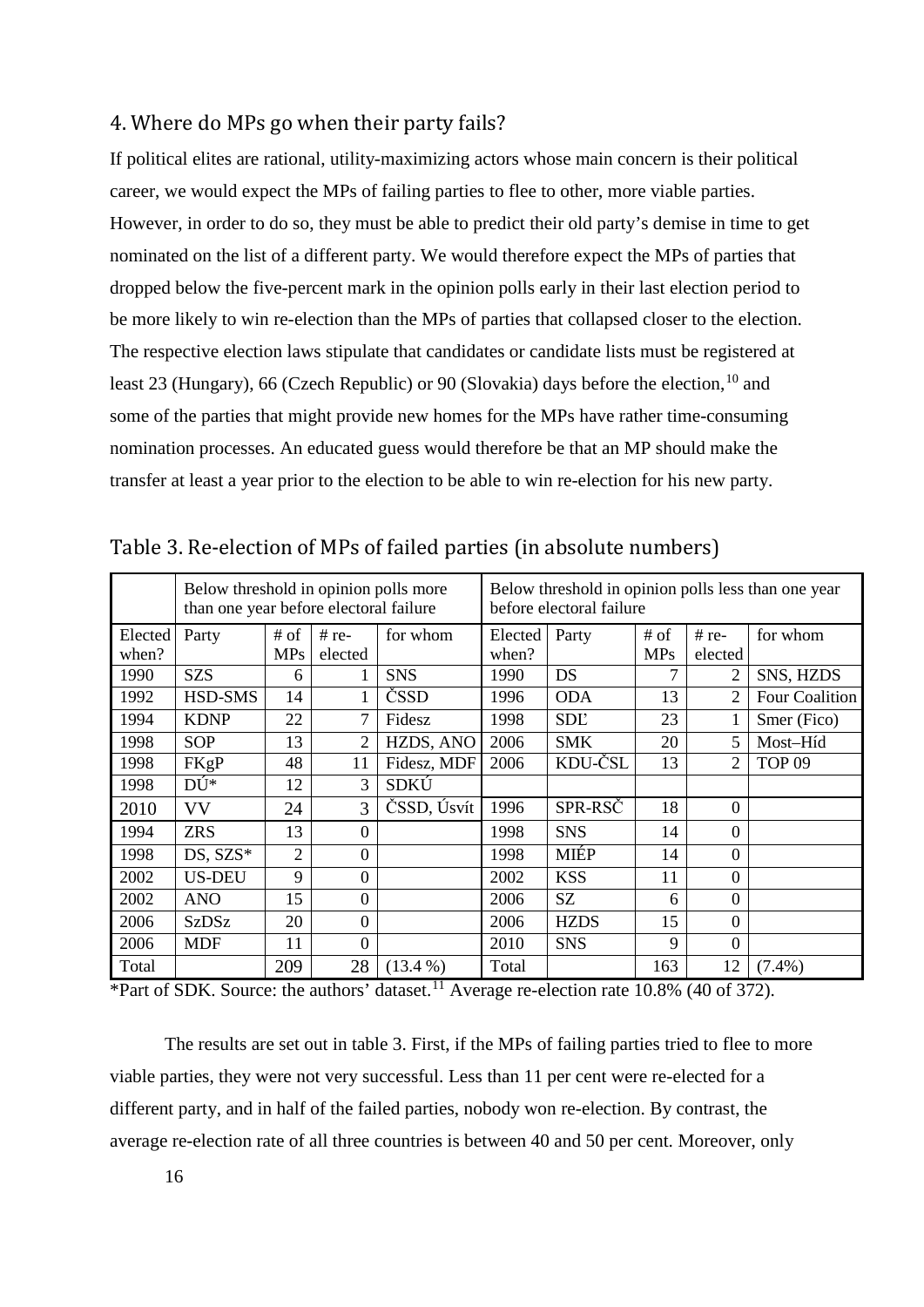one single MP made comeback for a different party after a spell out of parliament: a former SDĽ MP returned on the Smer-SD ticket in 2006, after the two parties had merged the year before. The short answer is therefore that MPs go nowhere interesting when their parties fail. Most of them are simply forced to – or choose to – leave politics at the national level.

Second, the MPs of failed parties that dropped below the five-percent mark less than one year before the election were, as expected, the least successful. Only 7.4 per cent of these MPs were re-elected (upper right cell). In most cases, it was largely their leaving that caused their old parties to fall below the threshold. The KDU-ČSL and SMK elites that were reelected (for TOP 09 and Most–Híd) left at a time when their old parties were comfortably above the electoral threshold in the opinion polls. Robert Fico's leaving the SDĽ to found Smer in late 1999 is an earlier example of the same: his old party started to lose support only after Smer was established. As for the ODA, which collapsed only a couple of months before the 1998 election, the two MPs who were re-elected as senators later that year won their seats as a part of the Four Coalition, and thus did not change party. The same goes for the two MPs from VV who were re-elected on the Úsvít list in 2013 based on an agreement between the respective party elites. Even in the one important case (upper left cell) where the re-elected MPs left *after* their old party had dropped below the five-percent mark – the FKgP – it was the internal struggle in the FKgP that got the party into trouble with the voters as well as caused a faction to leave for Fidesz (and one for MDF).

However, it was not always possible for any of the failed party's MPs to win reelection, even when they knew well in advance that their party would fail (lower left cell), and it seems that it became successively more difficult to win re-election as the Millennium wore on. The parties that failed between 2006 and 2013 had a total of 153 MPs, but only ten MPs belonging to the SMK, the KDU-ČSL and the VV managed to win re-election.

Why was it so difficult for the MPs of failed parties to win re-election, and why did it become more difficult over time to make a comeback on a different ticket? More specifically, why were none of the MPs of the failed parties in the lower, left cell in table 3 able to win reelection? We argue that this had everything to do with opportunity structure. The MPs of hard nationalist or extreme left parties did not really have anywhere to go, but why did not the members of mainstream parties find a home elsewhere? In the MDF's case, part of the explanation is that those who were prepared to leave and join Fidesz had done so four years earlier (11 crossed the floor and were re-elected for Fidesz in 2006). In the case of SzDSz, the new Green party (the LMP) effectively banned SzDSz members, and the other new home for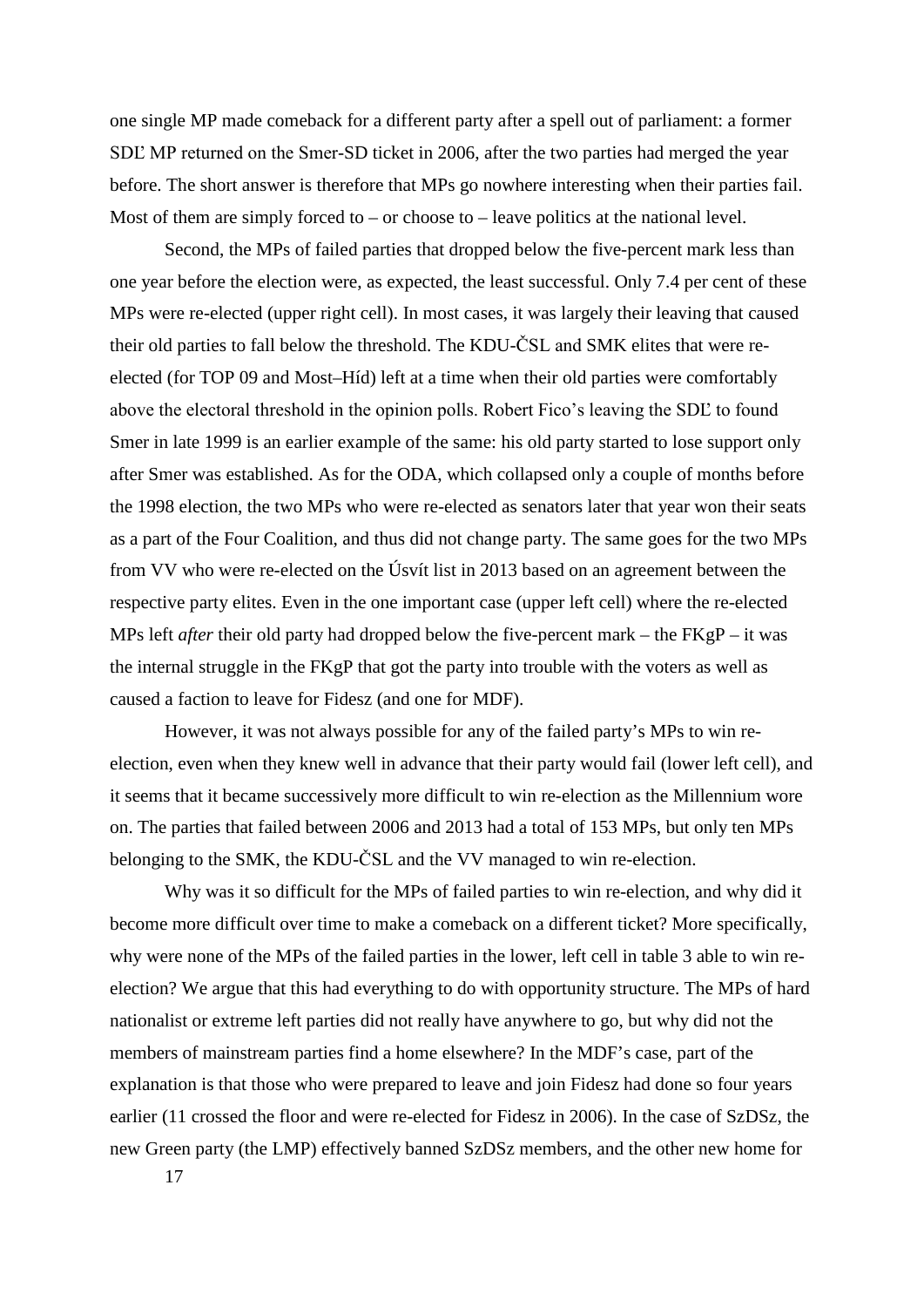SzDSz candidates, MDF, failed to cross the five-percent threshold. In the case of the US-DEU, the most likely new home (the ODS) was simply not interested in nominating MPs from other parties, as it had plenty of talent in its own ranks. [12](#page-31-9) It probably did not help that the US-DEU had originated as a split-off from the ODS, or that the US-DEU was in government with the ODS archenemy, the Social Democrats, at the time of its collapse. Finally, the new home for the liberal ANO elites, the Free Forum (SF), never made it to the parliament.

# 5. Explaining survival after failure: organisation, resources and opportunity structure

The 23 cases examined in the two previous sections indicate that most failed parties have sought to struggle on as organisations – alone or in alliances – and that comparatively few individual MPs have managed to continue their parliamentary carer in new political homes. The decision to stay or leave, and particularly whether to seek an alliance or to go it alone, are the key choices elites face about the future of their organisation. But their success depends on three factors that the elites of failed parties have relatively little control over: the strength of the existing organisation; the rules of the game; and the opportunity structure they face in terms of whether other parties are prepared to work with them.

First, to test the expectation that organisationally robust parties might be more likely to survive after they fall below the threshold, we use party membership as a proxy for organisational strength. This is by no means a perfect substitute for the kind of factors that are often cited in the literature, such as regular party congresses, material and personal resources, and nationwide organisational presence and activity (Basedau & Stroh 2008: 12). Comparable data are difficult to come by for parties that failed in the 1990s and early 2000s; however, for parties which we have data for, there is a fairly good match: parties with few members tend to have few branches and shallow organisation; parties with many members have more branches, are organized at more levels (typically regional, district and local), and field more lists in elections at the local and regional level. As expected, parties with many members at the time of failure were much more likely to survive their first election period 'out in the cold': 11 of 13 did, compared to less than half of the parties with low membership (table 4). However, a strong organisation is neither necessary nor sufficient for long-term survival: more than half of the 11 have later become defunct or maintain a 'zombie-like' existence – notably the HZDS, the FKgP and SPR-RSČ, and two parties merged shortly after falling below the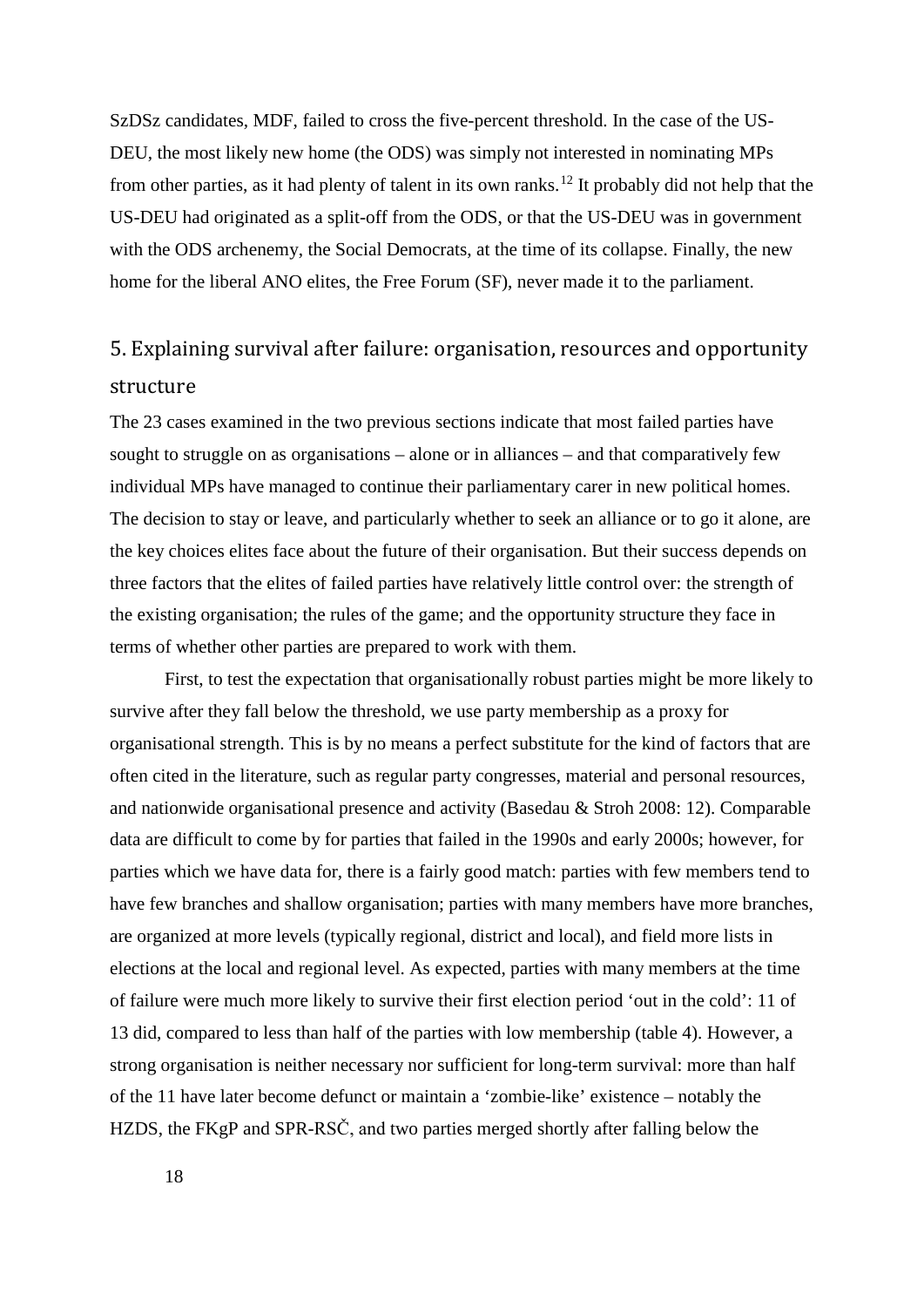threshold, despite substantial membership  $(SDE<sup>13</sup>$  $(SDE<sup>13</sup>$  $(SDE<sup>13</sup>$  and HSD-SMS). Finally, three parties have survived for more than two election periods below the threshold with rather small organisations (the ODA and the Czech and Slovak Greens).

| Table 4. Parties that failed between 1992 and 2010 by membership, |  |
|-------------------------------------------------------------------|--|
| electoral support and status                                      |  |

|                             | Survived 1 | Of these, defunct | Did not survive | Of these, |
|-----------------------------|------------|-------------------|-----------------|-----------|
|                             | period+    | or zombies today  | 1 period $+$    | mergers   |
| high membership $+$ over    |            |                   |                 |           |
| eligibility threshold       |            |                   |                 |           |
| high membership, under      |            |                   |                 |           |
| eligibility threshold       |            |                   |                 |           |
| low membership,             |            |                   |                 |           |
| over eligibility threshold  |            |                   |                 |           |
| low membership,             | 3          | $2 (+ 1 near)$    |                 |           |
| under eligibility threshold |            |                   |                 |           |

Czech and Slovak parties that failed in 2012 and 2013 are not included. High membership=over 10,000 in the Czech Republic and Hungary; over 7500 in Slovakia. Over eligibility threshold for state subventions=1 percent in Hungary, 1.5 percent in the Czech Republic, 3 percent in Slovakia. See appendix 3 for details.

Second, the rules of the game favour electorally stronger parties and punish electorally weaker parties, even after they have fallen below the electoral threshold. All three states provide some finance for parties that fail, but only if they pass the eligibility threshold: In Hungary, parties that obtain more than one per cent of the vote in the first round are eligible, in Slovakia a party needs three per cent, while the threshold in the Czech Republic varies: 1.5 per cent to receive reimbursement of electoral expenses (election years only), and three per cent to receive funding of operations. Beyond that, party funding is based on votes and seats, privileging parliamentary over non-parliamentary and large over small parties. Unlike the other two countries, the Czech Republic also provides subventions for parties that win seats at the regional level (see also Appendix 2). The other side of the coin is the requirements parties have to fulfil to run for election. The original election laws of all three countries were geared towards endorsement from the citizens. Hungary required 750 signatures per candidate – a staggering 132,000 signatures to run in all 176 single member constituencies; the Czechoslovak election law stipulated that parties must have at least 10,000 members to run (or collect signatures to make up the rest). The current Czech and Slovak rules require that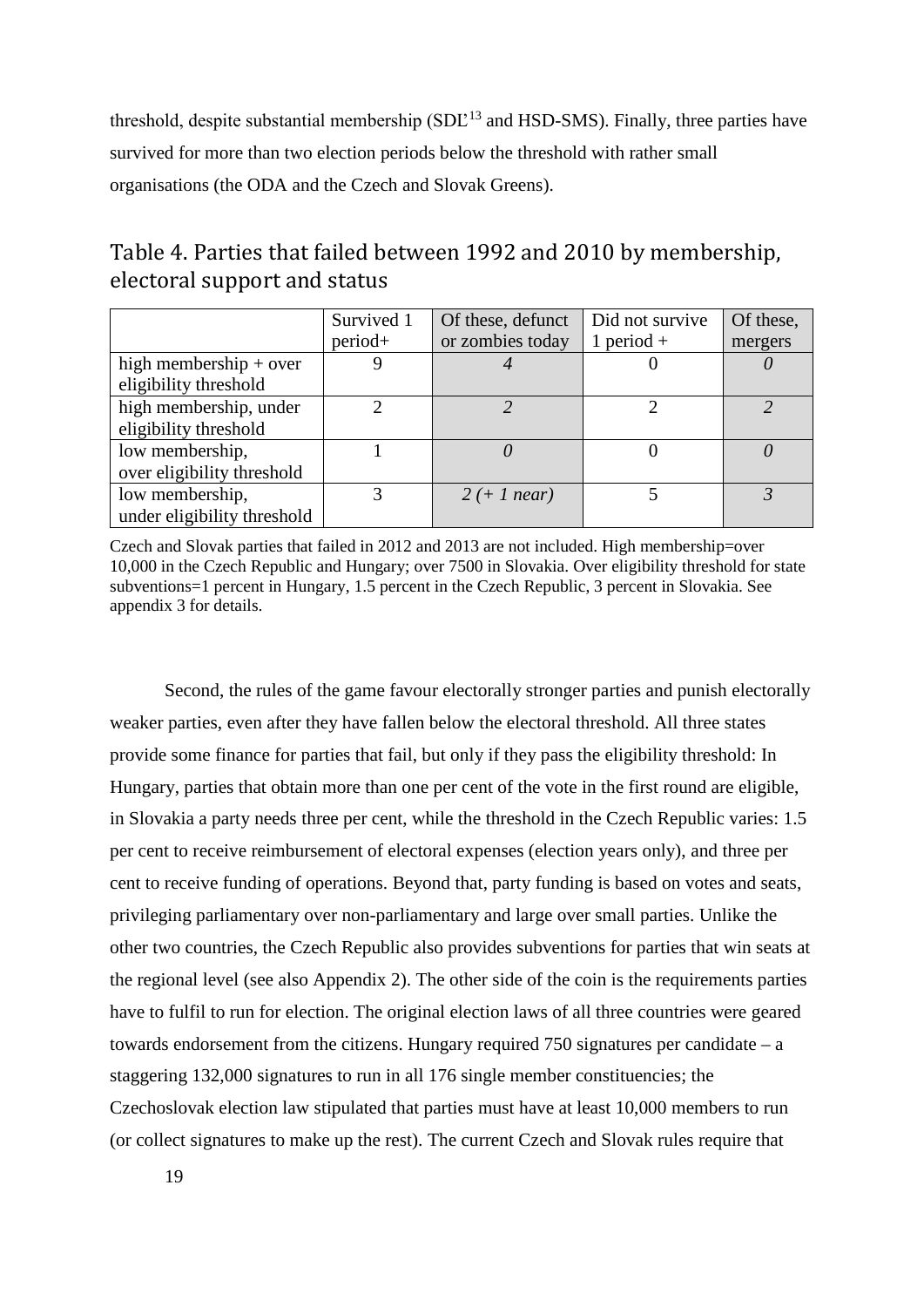parties pay a deposit that is returned only if the party obtains more than five and two per cent, respectively.[14](#page-31-11) This means that the smallest parties are punished twice. Because state funding tends to be the single most important source of income, we would expect parties that fell below the eligibility threshold for state subventions to be less likely to survive. And they are. Of the parties that failed before 2012, twelve did not make the eligibility threshold. Of these, seven were defunct within one election period of failing and one less than a year into the next period. Of the remaining four, one is today defunct and three are zombies or perilously close (the SZS). Of the ten parties that failed in 2010 or earlier but crossed the eligibility threshold for state subventions, three returned to parliament (one failed again later), three still have a functioning party organisation, two are zombies, and two are defunct.

Parties that failed by a narrow margin are also in a better position to take advantage of alternative venues of competition, especially if they have geographically concentrated support and a strong organisation with many members. Contrary to the common observation that majoritarian systems tend to be detrimental to small parties, the majoritarian aspect of the electoral system for the Hungarian parliament and the Czech Senate allows a party to win representation without polling five per cent at the national level. In 1998, the MDF fell below the threshold for PR mandates, but won 17 seats in single member districts and was able to remain in parliament for another 12 years before failing in 2010. Likewise, after falling below the threshold for representation to the lower house in May 2010, the KDU-ČSL won Senate seats in its Moravian strongholds in the 2010 and 2012 elections, by attracting enough centreright votes in the second round to defeat social democratic candidates. In a similar vein, the bloc vote used in municipal and regional elections in Slovakia favours parties with concentrated support and high membership. In the local elections a few months after their failure in 2002 and 2010, respectively, the SDL won 7.5 percent of the seats, the HZDS 5.9 and the SMK 5.7 percent of the seats. However, the bloc vote makes it difficult for the smaller parties to win election on their own. This might help explain why many Slovak parties turn more quickly to seek alliances and mergers, and why small parties in general seek alliances.

Third, however, if a merger or alliance is to be successful, it requires the cooperation of prospective partners. Assuming that that offers of alliances or mergers are based on ideological closeness, we would expect failed mainstream parties to have more potential partners than extremist parties. The empirical evidence bears this out: all the successful mergers have been between ideologically close parties. The electoral support of the parties that were 'swallowed up' by Smer and SDKÚ was negligible at the time of the merger, but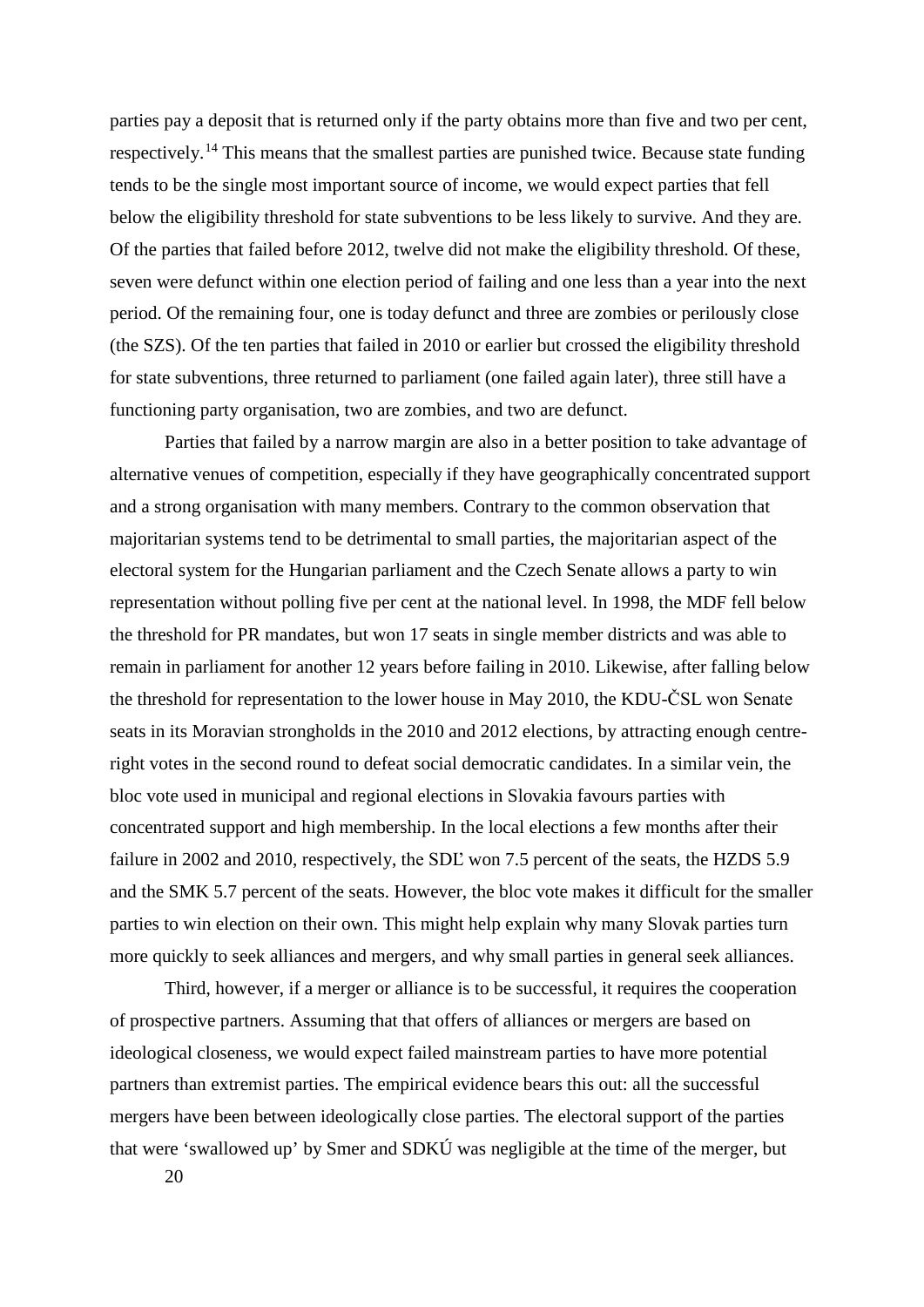they had other assets. SDĽ had a social democratic pedigree; substantial property inherited from the communist period (about 50 million Sk worth); representation in regional assemblies; and a large network of local and regional branches. However, Smer was not interested in the most compromised leaders, and all SDĽ members had to re-register. About half of the 9800 members did. In return, former SDL elites got positions in the Smer leadership and slots high enough on the ballot for the 2006 election to be elected. The other small parties that merged with Smer had less to offer, and got less in return (Kopeček 2007, 200–201). The same logic applies to the integration of the DÚ and DS in the SDKÚ. High coalition potential is also a plausible explanation for the survival of small mainstream centrist parties like the Slovak Greens, and the persistence of the ODA and DS for a decade after falling below the threshold for the first time. The ODA allied with other centre-right parties in the Four Coalition in the regional elections of 2000 and the Senate elections in 1998 and 2000, in the latter case for a six-year term. Likewise, having won representation in 1990 only due to the lower, three-percent threshold in that election, the SZS (and the DS) returned as a part of the SDK in 1998, and the SZS has since run on the lists of other parties twice in parliamentary elections.

In short, although organisation and resources may provide failing parties with a buffer against immediate demise, it is the quest for and offer of mergers or alliances (sometimes combined with alternative venues) that has provided the main lifeline for failed parties in the Czech Republic, Slovakia and Hungary. The ideological proximity of many of the centrist Slovak parties (and their lack of other venues) explains the relatively high incidence or mergers, but alliances have not been uncommon among centrist parties in the Czech Republic either. In the Hungarian case, Fidesz offered an alliance to MDF and a quasi-merger to KDNP, effectively preventing the two parties' immediate demise, but the fact that all three 'bourgeois' parties had lost members or factions to Fidesz before they failed also helps explain Fidesz limited need for formal mergers.

#### Conclusion

Almost 60 percent of the parties that have won parliamentary representation in the Czech Republic, Slovakia, and Hungary since the collapse of communism eventually failed. Of the 23 parties that have fallen below the electoral threshold, five (four of them Slovak) have merged with ideologically close neighbouring parties, ten have faded away slowly and are now defunct or maintain a 'zombie-like' existence, and eight have survived and maintain

21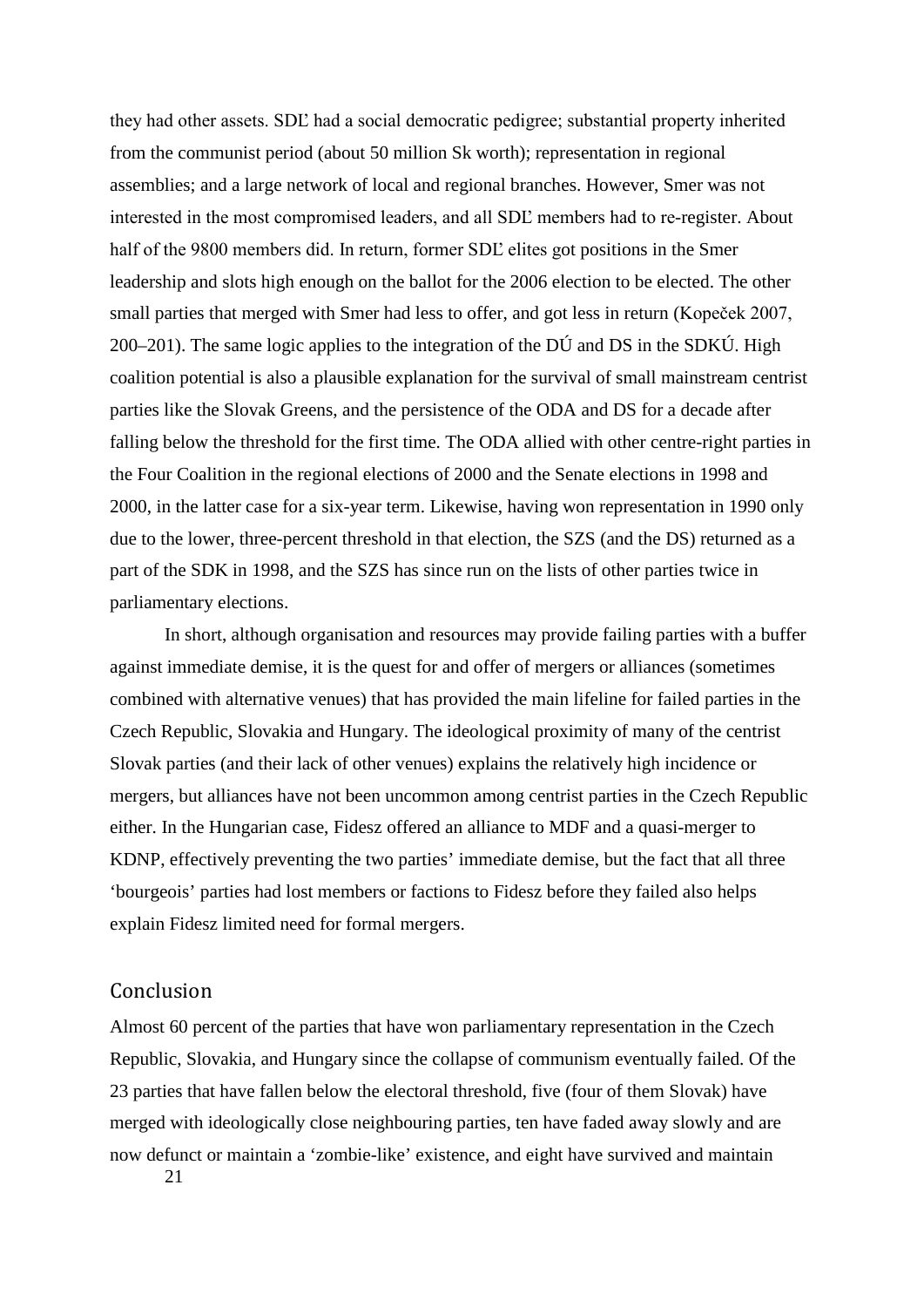some kind of activity. The latter include parties with representation in the European Parliament, the parliament or regional assemblies, as well one party that operates as a faction within another party. To be sure, five of these eight survivors are parties that failed in 2010 or later, so more additions to the list of mergers, deaths and zombies can be expected.

For most of these failed parties, the immediate strategic choice was to seek to fight another day. All failed parties ran in local elections a few months after the parliamentary elections, except the two that already merged (HSD-SMS and DÚ). Party elites seemed to prioritise survival of the party as an organisation as their core goal, with the pursuit of policy as a close second. In the end, many parties closed down, but only after other strategies had been tried (and failed). The Slovak mergers that strengthened SDKÚ-DS and Smer-SD represent the success stories – where parties' electoral failure was handled by mergers. In Hungary Fidesz' taking on board parts of three Christian national parties (and allowing KDNP to operate more or less as a Fidesz faction) represents a more one-sided version of the same. However, political elites of failed parties rarely have the option of simply 'crossing the floor' and joining a more successful organisation. Little more than one in ten MPs from failed parties have been re-elected for another party, and in most cases, this was a matter of party splits prior to (and thus causing) the party's decline rather than elites fleeing failed parties. Indeed, there is nothing to suggest that MPs behave like 'nomads' or 'political tourists'. Parties in decline lose their members, and growing parties attract new ones, but there is not much of a transfer market for elites.

How much of this comes down to idiosyncratic national factors, and how much might be applicable beyond these three cases and the peculiarities of post-communist politics? Postcommunist party politics is sometimes held up as particularly unstructured, featuring weak organisations and mobile elites. The present empirical investigation suggests that this is not the case: to be sure, organisational strength and resources help parties survive longer after electoral failure, and might even make them attractive allies or targets or mergers, but there is nothing to suggest that lack of stability is associated with cross-party migration. If anything, post-communist party politics conforms to expectations derived from the comparative European party politics literature, both in terms of failure and what parties do when they fail. Small parties and divided parties are most at risk when it comes to electoral failure; and the most promising route out of this predicament is a merger or electoral alliance. In most cases, in post-communist Europe as in Western Europe, the consequence of electoral failure is political obscurity.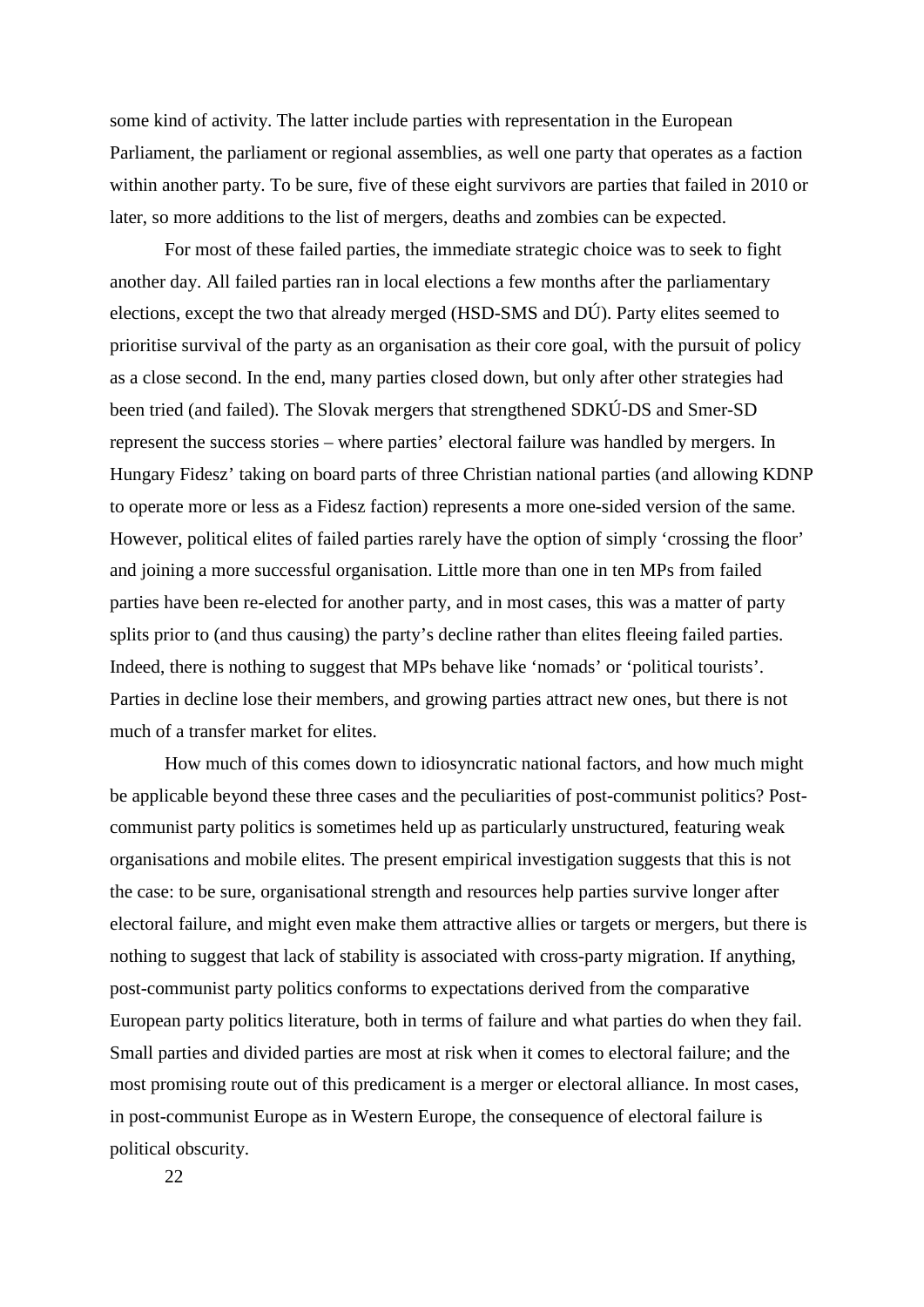The broader conclusion about where parties can go when they 'die' concerns the strategic options that the leaders of failed parties face: if the Hungarian, Czech and Slovak cases are anything to go by the two crucial factors are alternative venues (single constituencies, an upper house, local government, the EP) and relations with ideologically compatible parties. Lacking alternative venues, but with close potential partners, the centrist Slovak parties opted for mergers (and across the border in Hungary, after much agonising, the KNDP finally settled for the functional equivalent). This may have involved making virtue of necessity, but it appears to be the most viable strategy for failed parties to maintain a longterm presence on the political scene. Moreover, in the three countries the quest for alliances was largely a matter of strategic choice in a given political space. This is in no sense a 'postcommunist peculiarity. Although some parties come and go, there is nothing to indicate that the relevance of political parties – as understood in the comparative West European literature – is limited in time or space to post-war Western Europe. The life and death of political parties – and indeed their life after death – are a matter of organisational management and alliance building.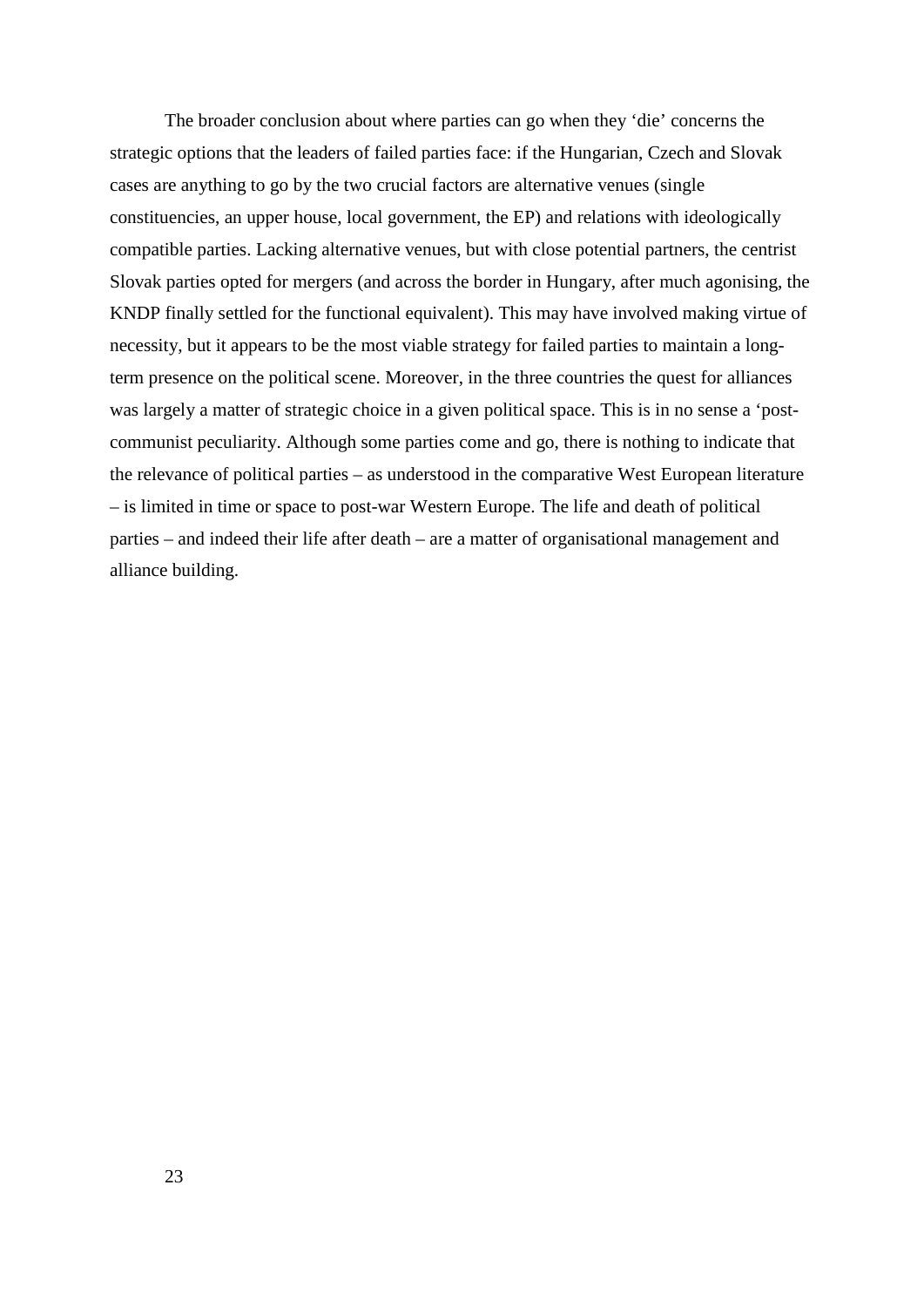| Czech Republic                                          | 1990 |              | 1992   1996   1998   2002 |              |                    | 2006 2010      |                    | 2013 |
|---------------------------------------------------------|------|--------------|---------------------------|--------------|--------------------|----------------|--------------------|------|
| Communist Party of Bohemia and Moravia (KSČM)           | 13.2 | 14.1         | 10.3                      | 11.0         | 18.5               | 12.8           | 11.3               | 14.9 |
| Czech Social Democrats (ČSSD)                           | 4.1  | 6.5          | 26.4                      | 32.3         | 30.2               | 32.3           | 22.1               | 20.5 |
| Civic Democratic Party (ODS)                            |      | 29.7         | 29.6                      | 27.7         | 24.5               | 34.5           | 20.2               | 7.7  |
| Christian Democrats (KDU-ČSL) <sup>a</sup>              | 8.4  | 6.3          | 8.1                       | 9.0          | 14.3               | 7.2            | 4.4                | 6.8  |
| Tradition - Responsibility - Prosperity (TOP 09)        |      |              |                           |              |                    |                | 16.7               | 12.0 |
| Action of dissatisfied citizens (ANO2011)               |      |              |                           |              |                    |                |                    | 18.7 |
| Okamura's Dawn of direct democracy (Úsvít)              |      |              |                           |              |                    |                |                    | 6.9  |
| Greens (SZ)                                             | 4.1  | $\mathbf b$  |                           | 1.1          | 2.4                | 6.3            | 2.4                | 3.9  |
| Public Affairs (VV)                                     |      |              |                           |              |                    |                | 10.9               |      |
| Freedom Union (US-DEU)                                  |      |              |                           | 8.6          | $\rm{a}$           | 0.3            | $\ddagger$<br>2011 |      |
| Civic Democratic Alliance (ODA)                         |      | 5.9          | 6.4                       |              | 0.5                |                | ÷<br>2007          |      |
| Republicans (SPR-RSČ)                                   | 1.0  | 6.0          | 8.0                       | 3.9          | $\frac{1}{1}$ 2001 |                |                    |      |
|                                                         | 10.0 | 5.9          | † 1994                    |              |                    |                |                    |      |
| Moravian Autonomy Movement (HSD-SMS)                    |      |              |                           |              |                    |                |                    |      |
| Liberal Social Union (LSU) <sup>b</sup>                 |      | 6.5          | $\dagger$                 |              |                    |                |                    |      |
| Civic Forum (OF)                                        | 49.5 | $\dot{\tau}$ |                           |              |                    |                |                    |      |
| Slovakia                                                | 1990 | 1992         | 1994                      | 1998         | 2002               | 2006           | 2010               | 2012 |
| Christian Democratic Movement (KDH)                     | 19.2 | 8.9          | 10.1                      | $\rm e$      | 8.3                | 8.3            | 8.5                | 8.8  |
| Slovak Democratic and Christian Union (SDKÚ-DS)         |      |              |                           |              | 15.1               | 18.4           | 15.4               | 6.1  |
| Smer - Social Democrats (Smer-SD)                       |      |              |                           |              | 13.5               | 29.1           | 34.8               | 44.4 |
| Bridge (Most-Híd)                                       |      |              |                           |              |                    |                | 8.1                | 6.9  |
| Freedom and Solidarity (SaS)                            |      |              |                           |              |                    |                | 12.1               | 5.9  |
| Ordinary people and independents (OĽaNO)                |      |              |                           |              |                    |                |                    | 8.6  |
| <b>Slovak National Party (SNS)</b>                      | 13.9 | 7.9          | 5.4                       | 9.1          | 3.3                | 11.7           | 5.1                | 4.6  |
| Hungarian Coalition Party (SMK) <sup>c</sup>            | 8.7  | 7.4          | 10.2                      | 9.1          | 11.2               | 11.7           | 4.3                | 4.3  |
| Movement for a democratic Slovakia (HZDS)               |      | 37.3         | 35.0                      | 27.0         | 19.5               | 8.8            | 4.3                | 0.9  |
| Communist Party of Slovakia (KSS)                       |      | 0.8          | 0.8                       | 2.8          | 6.3                | 3.9            | 0.8                | 0.7  |
| Greens (SZ)                                             | 3.5  | 2.1          | d                         | $\mathbf{e}$ | 1.0                | $\mathbf d$    | $\mathbf d$        | 0.4  |
| Alliance for the New Citizen (ANO)                      |      |              |                           |              | 8.0                | 1.4            | $\dagger$          |      |
| Labor Union of Slovakia (ZRS)                           |      |              | 7.3                       | 1.3          | 0.5                | 0.3            | 0.2                |      |
| Democratic Left Party (SDL) – to Smer                   | 13.4 | 14.7         | 10.4                      | 14.7         | 1.4                | 2005<br>÷      |                    |      |
| Party of Civic Understanding (SOP) – to Smer            |      |              |                           | 8.0          |                    | $\dagger$ 2003 |                    |      |
| Democratic Party (DS) – to SDKÚ-DS                      | 4.4  | 3.3          | 3.4                       | $\rm e$      |                    | $\dagger$ 2006 |                    |      |
| Democratic Union $(DU)$ – to SDKU-DS                    |      |              | 8.6                       | $\rm e$      | 2000               |                |                    |      |
| Slovak Democratic Coalition (SDK) <sup>e</sup>          |      |              |                           | 26.3         | $\ddagger$         |                |                    |      |
| Public against Violence (VPN)                           | 29.4 | $\ddagger$   |                           |              |                    |                |                    |      |
| Hungary                                                 | 1990 |              | 1994                      | 1998         | 2002               | 2006           | 2010               |      |
| Hungarian Socialist Party (MSzP)                        | 10.9 |              | 33.0                      | 32.9         | 42.1               | 43.0           | 19.3               |      |
| Hungarian Civic Union (Fidesz)                          | 8.9  |              | 7.0                       | 29.5         | 41.1               | 42.0           | 52.7               |      |
| Christian Democratic People's Party (KDNP) <sup>f</sup> | 6.5  |              | 7.0                       | 2.3          | 3.9                | f              |                    |      |
| Movement for a better Hungary (Jobbik)                  |      |              |                           |              |                    |                | 16.7               |      |
| Politics Can Be Different (LMP)                         |      |              |                           |              |                    |                | 7.5                |      |
| Hungarian Democratic Forum (MDF)                        | 24.7 |              | 11.7                      | 2.8          | g                  | 5.0            | 2.7                |      |
| Alliance of Free Democrats (SzDSz)                      | 21.4 |              | 19.7                      | 7.6          | 5.6                | 6.5            | 0.0                |      |
| Independent Smallholders' Party (FKgP)                  | 11.8 |              | 8.8                       | 13.2         | 0.8                | 0.0            | 0.0                |      |
| Hungarian Justice and Life Party (MIÉP) <sup>h</sup>    |      |              | 1.6                       | 5.5          | 4.4                | 2.2            | 0.0                |      |

# Appendix 1. Results for parties that crossed the electoral threshold (%)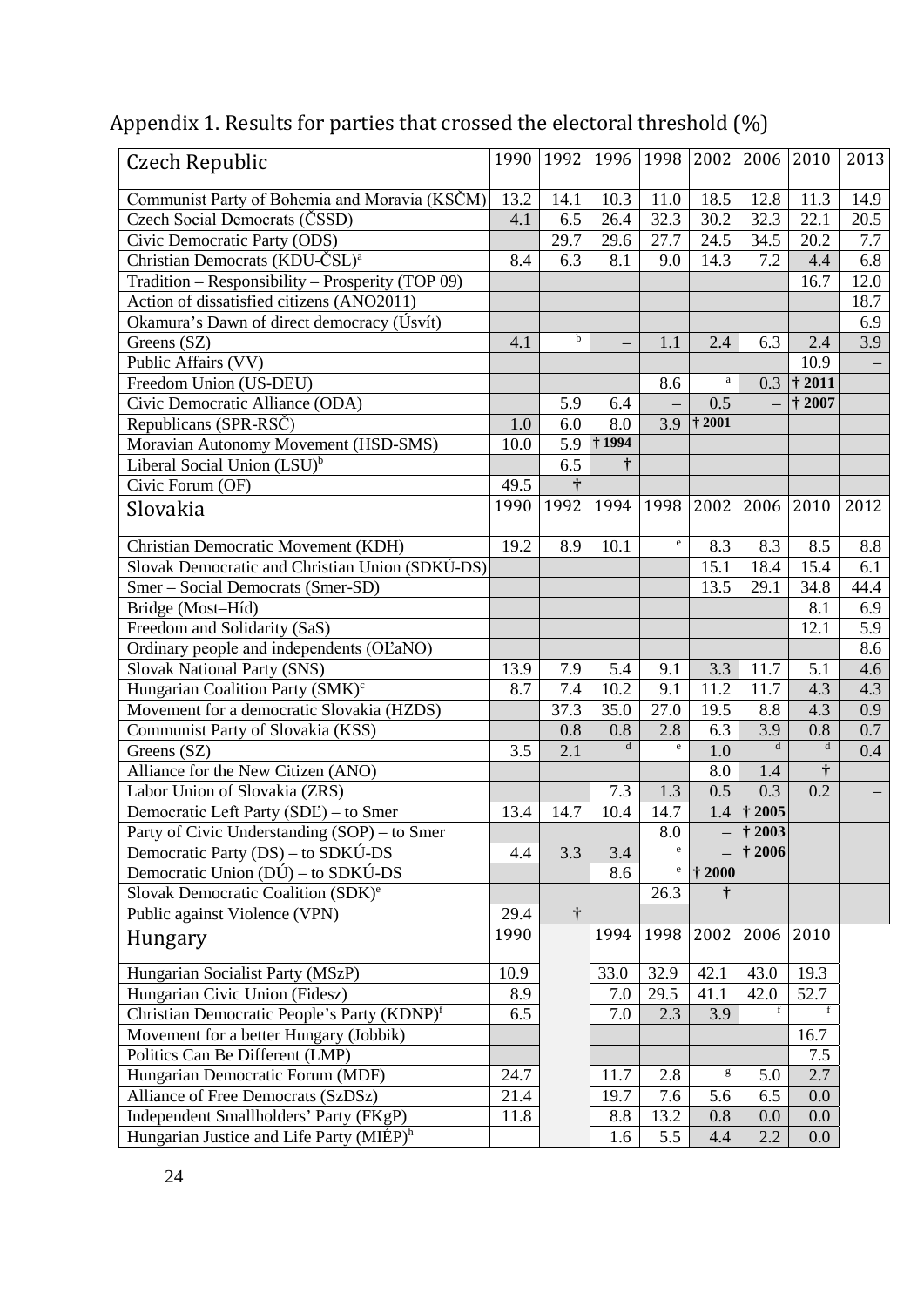Parties that have crossed the 5 per cent electoral threshold (3 per cent in Slovakia and 4 per cent in Hungary in 1990) in at least one election. List votes in Hungary; elections to the Chamber of Deputies in the Czech Republic. Results in grey = the party was not represented in the parliament that period.

**†** Defunct.

<sup>a</sup> *Czech Republic*: In 1990 an alliance of Christian Democratic Party (KDS), Christian Democratic movement and Czechoslovak People's Party (the two latter merged in 1991). Coalition of KDU-ČSL and US-DEU in 2002.

<sup>b</sup> *Czech Republic*: The Greens were part of the loose electoral alliance Liberal Social Union in 1992, with an agrarian party and the Czech National Social Party (a former satellite party). The party did not run in 1996.

<sup>c</sup> *Slovakia*: SMK is a merger of three Hungarian parties that ran together also in 1994, and two of them even in 1990.

<sup>d</sup> *Slovakia*: The Greens ran in Common Choice (SpV) in 1994, with the SDL, the historical social democrats SDSS, and the Agrarian movement, but got no mandates. The party also participated in (unsuccessful) electoral alliances in 2006 and 2010.

<sup>e</sup> *Slovakia:* The Greens, DÚ and DS ran in the Slovak Democratic Coalition (SDK) in 1998, with the historical social democrats SDSS and the Christian Democrats KDH. All parties got mandates.

<sup>f</sup> *Hungary*: The KNDP split in 1997, had some MPs elected for Fidesz in 1998 and 2002, before reuniting and running on a joint list with Fidesz in 2006 and 2010 (operating effectively as a faction within Fidesz).

<sup>g</sup> *Hungary*: The MDF ran on a joint list with Fidesz in 2002; and thus won 24 seats.

<sup>h</sup> *Hungary:* MIÉP ran with Jobbik in the 'Third Way' alliance in 2006.

|                                  | Reimbursement of<br>electoral expenses                                      | Funding of operation<br>(annual)                                     | Funding of operation<br>(annual)                                               |
|----------------------------------|-----------------------------------------------------------------------------|----------------------------------------------------------------------|--------------------------------------------------------------------------------|
| Czech Republic<br>To be eligible | $> 1.5\%$ of the votes<br>(lower house) or $> 1\%$<br>(European Parliament) | $>$ 3% of the votes                                                  | at least one MP (deputy<br>or senator) or member of<br>regional assembly       |
|                                  | Calculated on the basis<br>of votes                                         | Lump sum $+$ calculated<br>on the basis of votes                     | Calculated on the basis of<br>mandates                                         |
| Slovakia<br>To be eligible       | $>$ 3% of the votes +<br>submitted financial<br>report previous year        | $>$ 3% of the votes +<br>submitted financial<br>report previous year | Calculated on the basis of<br>mandates.                                        |
|                                  | Calculated on the basis<br>of votes                                         | Calculated on the basis<br>of votes                                  | Higher per mandate for<br>the first 20 MPs, then<br>reduced by 1/3             |
| Hungary<br>To be eligible        | $> 1\%$ of the votes                                                        | $> 1\%$ of the votes                                                 | $> 1\%$ of the votes                                                           |
|                                  | Calculated per<br>candidate in SMDs                                         | 25% of state<br>subventions to<br>parliamentary parties              | 75% of state subventions<br>if party $> 1\%$ in first<br>round, based on votes |

# Appendix 2. Rules for state subventions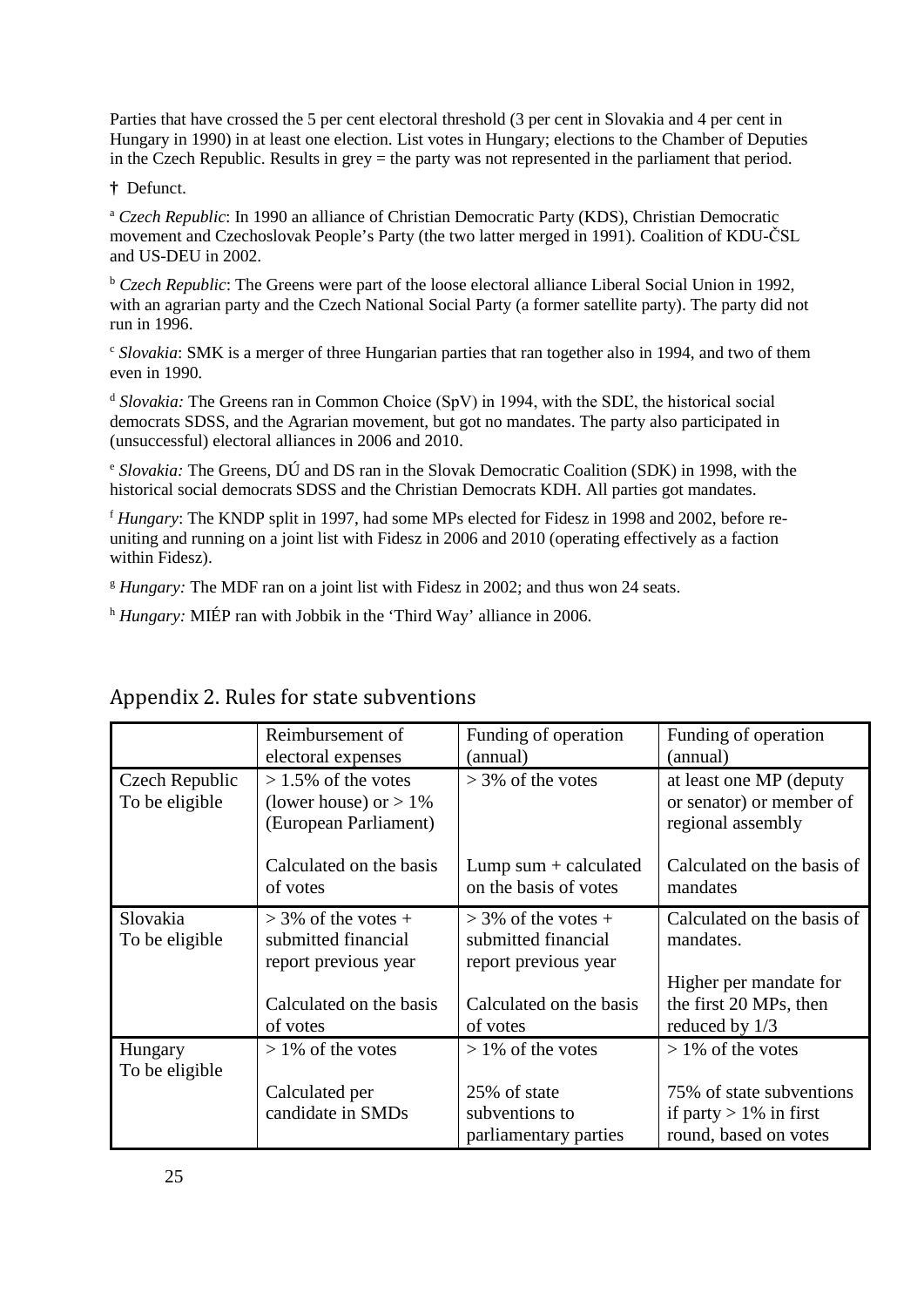|                |        |                          | Membership around |          |             |                |      | Last known      |      |  |
|----------------|--------|--------------------------|-------------------|----------|-------------|----------------|------|-----------------|------|--|
|                |        | Electoral failure        | failure           | Survival |             | Present status |      | membership data |      |  |
|                | Failed | Election                 |                   |          | Survived    |                |      |                 |      |  |
| Party          | when?  | result                   | members           | Year     | $1$ period+ | Defunct? Year  |      | Members         | Year |  |
| <b>SNS</b>     | 2012   | 4.6                      | 2412              | 2011     |             | no             |      | 2335            | 2012 |  |
| <b>VV</b>      | 2013   | $\overline{\phantom{0}}$ | 816               | 2013     |             | no             |      |                 |      |  |
| KDU-ČSL        | 2010   | 4.4                      | 33,878            | 2010     | yes         | no             |      | 30,524          | 2012 |  |
| <b>SMK</b>     | 2010   | 4.3                      | 10,950            | 2009     | yes         | no             |      | 9800            | 2012 |  |
| <b>KSS</b>     | 2006   | 3.9                      | 8601              | 2006     | yes         | no             |      | 5250            | 2012 |  |
| SNS            | 2002   | 3.3                      | 13,000            | 2000     | yes         | no             |      | 2335            | 2012 |  |
| <b>SZ</b>      | 2010   | 2.4                      | 1874              | 2010     | yes         | no             |      | 1420            | 2012 |  |
| <b>KDNP</b>    | 1998   | 2.3                      | 26,500            | 1998     | yes         | no             |      | 15,500          | 2011 |  |
| <b>SZS</b>     | 2002   | 1.0                      | 900               | 2000     | yes         | no             |      | 12              | 2012 |  |
| <b>MIÉP</b>    | 2002   | 4.4                      | 11,200            | 2000     | yes         | zombie         |      |                 |      |  |
| <b>MDF</b>     | 2010   | 2.7                      | 11,000            | 2009     | yes         | zombie         |      | 11,000          | 2009 |  |
| FKgP           | 2002   | 0.8                      | 120,000           | 2000     | yes         | zombie         |      |                 |      |  |
| <b>ZRS</b>     | 1998   | 1.3                      | ca 10,000         | 1998     | yes         | zombie         |      | 32              | 2008 |  |
| <b>HZDS</b>    | 2010   | 4.3                      | 30,949            | 2009     | yes         | yes            | 2014 | 4175            | 2012 |  |
| SPR-RSČ        | 1998   | 3.9                      | ca 55,000         | 1996     | yes*        | yes            | 2010 | ca 1000         | 2001 |  |
| <b>ODA</b>     | 1998   | $\equiv$                 | 2925              | 1998     | yes         | yes            | 2007 | 1550            | 2002 |  |
| <b>US-DEU</b>  | 2006   | 0.3                      | 777               | 2006     | yes         | yes            | 2011 | 321             | 2009 |  |
| <b>ANO</b>     | 2006   | 1.4                      | 3928              | 2006     | no          | yes            | 2011 | 3928            | 2007 |  |
| <b>SDL</b>     | 2002   | 1.4                      | 21,223            | 2000     | no          | yes            | 2005 | 9800            | 2004 |  |
| <b>HSD-SMS</b> | 1996   | 0.5                      | 10,000            | 1995     | no          | yes            | 1996 |                 |      |  |
| <b>SzDSz</b>   | 2010   | $\equiv$                 | 5300              | 2009     | no          | yes            | 2013 | 1100            | 2010 |  |
| <b>DS</b>      | 2002   | $\overline{a}$           | 1800              | 2002     | no          | yes            | 2006 | 1700            | 2005 |  |
| SOP            | 2002   | $\equiv$                 | 5900              | 2000     | no          | yes            | 2003 | 5900            | 2000 |  |
| DÚ             | 2002   | $\overline{\phantom{0}}$ | 4486              | 2000     | no          | yes            | 2000 | 4486            | 2000 |  |

Appendix 3. Failed parties according to membership and present status

Membership figures for the ZRS and the SPR-RSČ may not be very reliable. Membership in the SDĽ, SNS and the FKgP surely went down after the splits in 2001–2002, but data for 2002 were not available in either case. The membership figures for the HSD-SMS are for the merged party  $(\text{ČMUS})$ .<sup>[15](#page-31-12)</sup>

– party did not run. SOP had a few candidates on the list of the SDĽ in 2002.

\* The original Republicans (SPR-RSČ) went bankrupt in 2001. The party that was suspended by court order in 2010 was a merger of various split-offs from the original party, including Miroslav Sládek's Republicans (RMS), which was the main successor. The chairman of the original as well as the 2010 party was Miroslav Sládek. We have therefore decided to treat this as one party.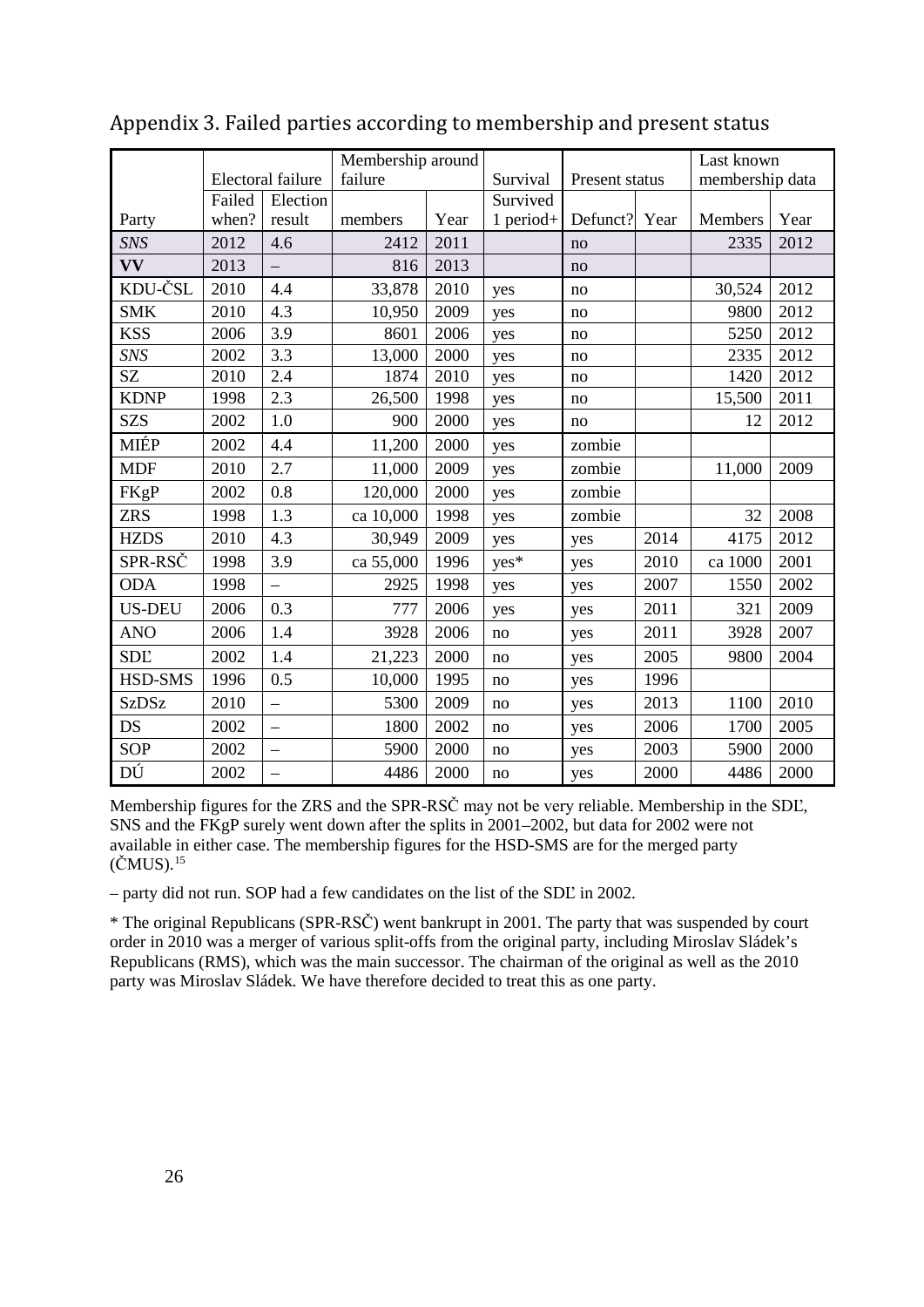#### **REFERENCES**

Bakke, Elisabeth, 2011. The Czech Party System 20 Years after the Velvet Revolution. In Elisabeth Bakke and Ingo Peters (eds) Twenty Years after the Fall of the Berlin Wall. Berlin: Berliner Wissenschafts-Verlag.

Bakke, Elisabeth & Nick Sitter, 2005. Patterns of Stability: Party Competition and Strategy in Central Europe since 1989, *Party Politics* 11 (2), 243-263.

Bakke, Elisabeth & Nick Sitter, 2008. Elite Turnover and Party System Change in Central Europe: Political Nomadism? Paper presented at The XV Conference of the Nordic Political Science Association (NOPSA), Tromsø 6.-8. august 2008. [http://folk.uio.no/stveb1/Fullstendig\\_publikasjonsliste.html](http://folk.uio.no/stveb1/Fullstendig_publikasjonsliste.html)

Bakke, Elisabeth & Nick Sitter, 2013. Why Do Parties Fail? Cleavages, Government Fatigue and Electoral Failure in the Czech Republic, Slovakia and Hungary 1992–2012, *East European Politics*, 29 (2), 208-225

Basedau Matthias & Alexander Stroh, 2008. *Measuring Party Institutionalization in Developing Countries: A New Research Instrument applied to 28 African Political Parties*. GIGA Working Papers No. 69, February 2008, [www.giga](http://www.giga-hamburg.de/dl/download.php?d=/content/publikationen/pdf/wp69_basedau-stroh.pdf)[hamburg.de/dl/download.php?d=/content/publikationen/pdf/wp69\\_basedau-stroh.pdf](http://www.giga-hamburg.de/dl/download.php?d=/content/publikationen/pdf/wp69_basedau-stroh.pdf) (accessed 16 February, 2012)

Budge, Ian and Michael J. Laver, 1986. Office Seeking and Policy Pursuit in Coalition Theory. *Legislative Studies Quarterly,* 11 (4) 485–506

Downs, Anthony, 1957. *An Economic Theory of Democracy*. New York: Harper

Dunleavy, Patrick, 1991. *Democracy, Bureaucracy and Public Choice. Economic Explanations in Political Science*. London: Prentice Hall.

Enyedi Zsolt, 2005. Accounting for organisation and financing. A comparison of four Hungarian Parties. *Europe-Asia Studies* 58 (7) 1101–1117.

Enyedi, Zsolt, 2006, The survival of the Fittest: Party System Concentration in Hungary. In Susanne Jungerstam-Mulders, ed. *Post-communist EU Member States: Parties and Party Systems*. Aldershot: Ashgate

Enyedi, Zsolt & Lukáš Linek, 2008. Searching for the Right Organization: Ideology and Party Structure in East-Central Europe. *Party Politics*, 14 (4) 455–477.

Hanley, Seán, Aleks Szczerbiak, Tim Haughton & Brigid Fowler, 2008. Sticking Together: Explaining Comparative Centre-Right Party Success in Post-Communist Central and Eastern Europe. *Party Politics*, 14 (4) 407-434

Harmel, Robert & Janda, Kenneth, 1994. An Integrated Theory of Party Goals and Party Change, *Journal of Theoretical Politics*. 6 (3), pp. 259-287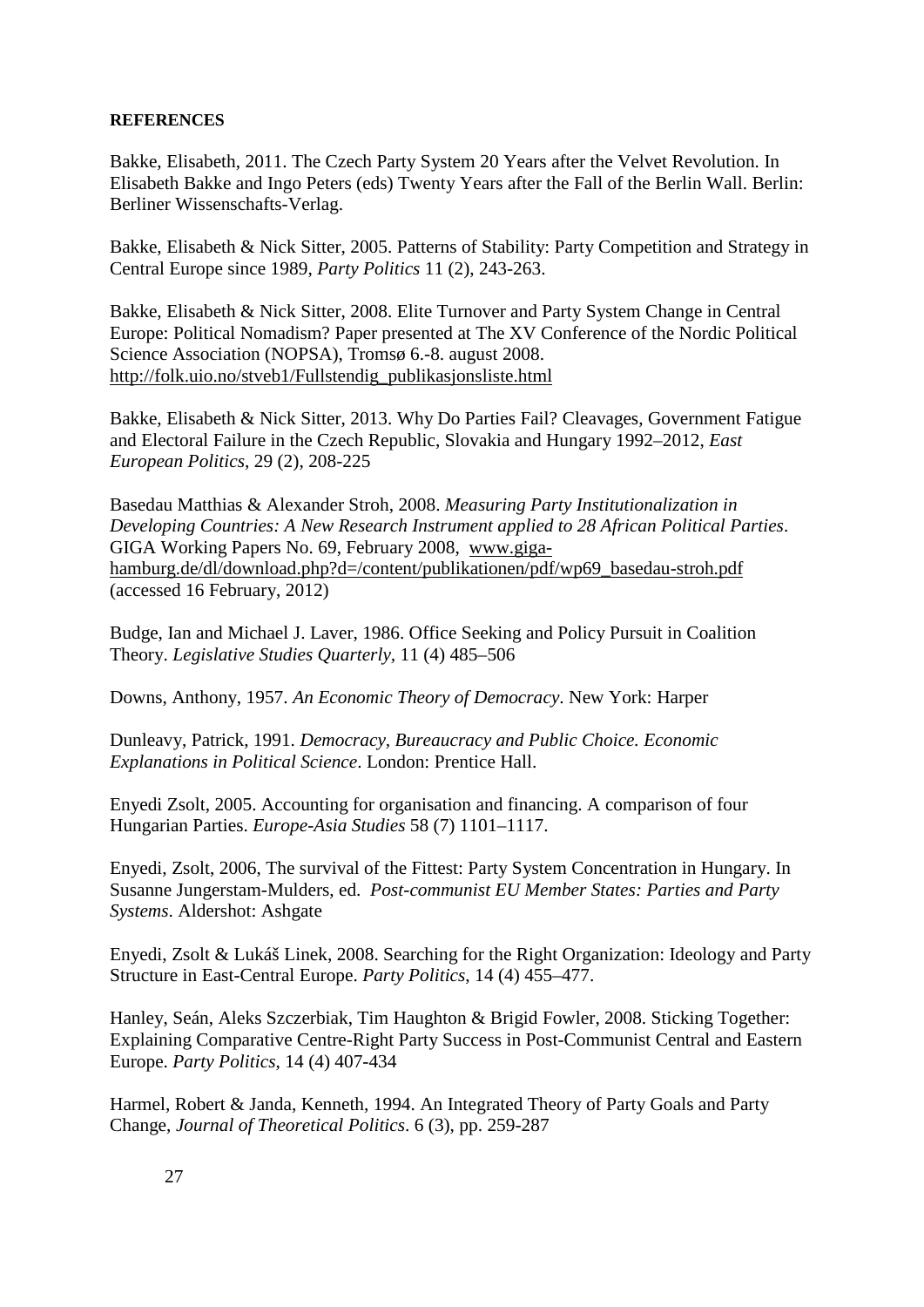Haughton, Tim & Marek Rybář, M., 2004. The Communist Party of Slovakia: Electoral Performance, Parliamentary Experience and Policy Choice. *Sociológia*, 36 (6) 545–559.

Hloušek, Vít & Lubomír Kopeček, 2004. *Konfliktní demokracie. Moderní masová politika ve střední Evropě*. Brno: IIPS.

Hloušek, Vít and Roman Chytilek, ed. 2007. *Parliamentary Elections and Party Landscape in the Visegrád Countries*. Brno: ISPO.

Innes, Abby. 2002. Party Competition in Postcommunist Europe: The Great Electoral Lottery. *Comparative Politics*, 35, 85–104

Katz, Richard & Peter Mair (eds), 1995. *How Parties Organize: Change and Adaptation in Party Organizations in Western Democracies*. London: Sage.

Kopeček, Lubomír, 2007. *Politické strany na Slovensku 1989 až 2006*. Brno: CDK.

Kopstein, Jeffrey, 2003. Postcommunist Democracy: Legacies and Outcomes, *Comparative Politics*, 35, 231–250

Kitschelt, Herbert, Zdenka Mansfeldova, Radoslaw Markowski & Gabor Toká, 1999. *Post-Communist Party Systems: Competition, Representation and Inter-Party Cooperation*. Cambridge: Cambridge University Press.

Lawson, Kay & Peter H. Merkl, eds. 1988. *When Parties Fail. Emerging Alternative Organizations*. Princeton: Princeton University Press.

Lewis, Paul G., 2004. Political Parties and the Representation of Social Interests in Central Europe. *ECPR joint session of workshops paper*. Uppsala, April 2004.

Lijphart, Arend, 1994. *Electoral Systems and Party Systems: A Study of Twenty-seven Democracies, 1945-1990*. Oxford: Oxford University Press.

Lindström, Ulf. 2001. From Post-communism to Neo-communism? The Reconstitution of the Party Systems of East-Central Europe. In Lauri Karvonen & Stein Kuhnle, eds. *Party Systems and Voter Alignments Revisited*. London: Routledge.

Linek, Lukáš. 2004. České politické strany a jejich členové. K postupné proměně charakteru členství, In Jiří Kabele, Martin Potůček, Irena Prázová &Arnošt Veselý, eds. *Rozvoj české společnosti v Evropské unii I – Sociologie, prognostika a správa*. Praha: Matfyzpress

Mack, Charles S., 2010. *When Political Parties Die: A Cross-National Analysis of Disalignment and Realignemnt*, Praeger, Santa Barbara, CA.

Mair, Peter, 1997. *Party System Change: Approaches and Interpretations*. Oxford: Clarendon Press.

Mair, Peter, Wolfgang C. Müller & Fritz Plasser (eds), 2004. *Political Parties and Electoral Change*. London: Sage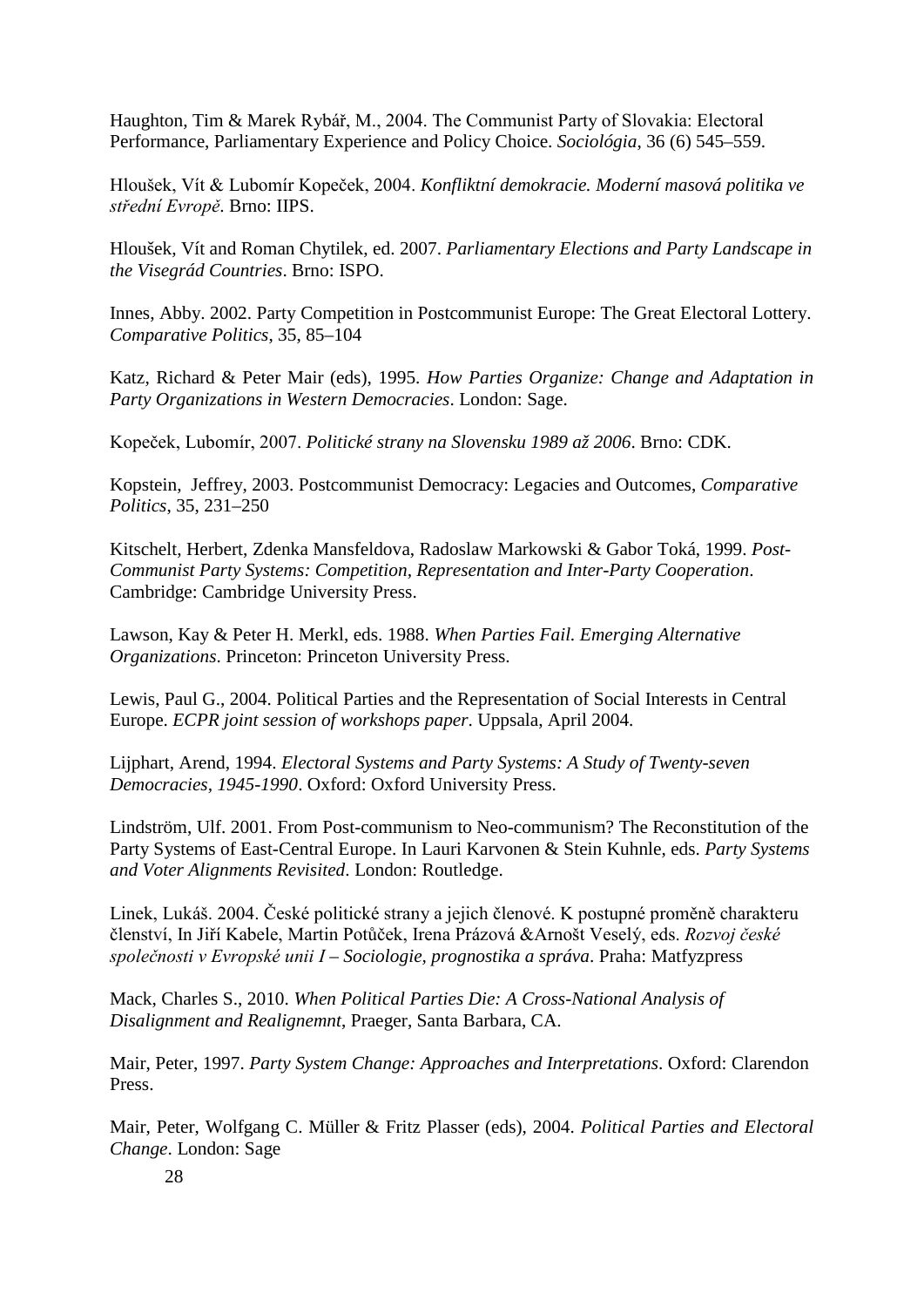Mareš, Miroslav, 2005. Sdružení pro republiku – republikánská strana Československa. In Jiří Malíř, Pavel Marek, eds. *Politické strany. Vývoj politických stran a hnutí v českých zemích a Československu 1861–2004*, *II díl: 1938–2004*. Brno: Nakladatelství Doplněk.

Müller, Wolfgang C. and Kaare Strøm, 1999. Political Parties and Hard Choices. In Müller & Strøm, eds. *Policy, Office or Votes? How Parties in Western Europe Make Hard Decisions*. Cambridge: Cambridge University Press.

Panebianco, Angelo, 1988. *Political Parties: Organisation and Power*. Cambridge: Cambridge University Press.

Pešek, Jan, 2005. Strana Slovenskej Obrody. In Jiří Malíř, Pavel Marek, eds. *Politické strany. Vývoj politických stran a hnutí v českých zemích a Československu 1861–2004*, *II díl: 1938– 2004*. Brno: Nakladatelství Doplněk.

Pridham, Geoffrey, 1988. The Social Democratic Party in Britain: Protest or New Political Tendency? In Kay Lawson & Peter H. Merkl, eds. *When Parties Fail. Emerging Alternative Organizations*. Princeton: Princeton University Press.

Riker, William, 1962. *The Theory of Political Coalitions*. New Haven: Yale University Press.

Rose Richard & Thomas T. Mackie, 1988. Do Parties Persist or Fail? The Big Trade-off Facing Organizations. In Kay Lawson & Peter H. Merkl, eds. *When Parties Fail. Emerging Alternative Organizations*. Princeton: Princeton University Press.

Sartori, Giovanni, 1976. *Parties and Party Systems: A Framework for Analysis*. Cambridge: Cambridge University Press.

Shabad, Goldie & Kazmierz M. Slomczynski, 2004. Inter-party Mobility among Parliamentary Candidates in Post-communist East Central Europe. *Party Politics*, 10, 151– 176

Sitter, Nick, 2002. When is a Party System? A Systems Perspective on the Development of Competitive Party Systems. *Central European Political Science Review*, 3 (1), 75-97

Sitter, Nick, 2011. Absolute Power? Hungary Twenty Years after the Fall of Communism. In Elisabeth Bakke and Ingo Peters (eds) *Twenty Years after the Fall of the Berlin Wall.* Berlin: Berliner Wissenschafts-Verlag.

Smith, Gordon, 1993. Transitions to Liberal Democracy. In Stephen Whitefield, ed. *The New Institutional Architecture of Eastern Europe*. Basingstoke: Macmillan.

Springerová, Pavlína, 2010. *Analýza vývoje a činnosti moravistických politických subjektů v letech 1989–2005*. Brno: CDK.

Strøm, Kaare, 1990. *Minority Government and Majority Rule*. Cambridge: Cambridge University Press.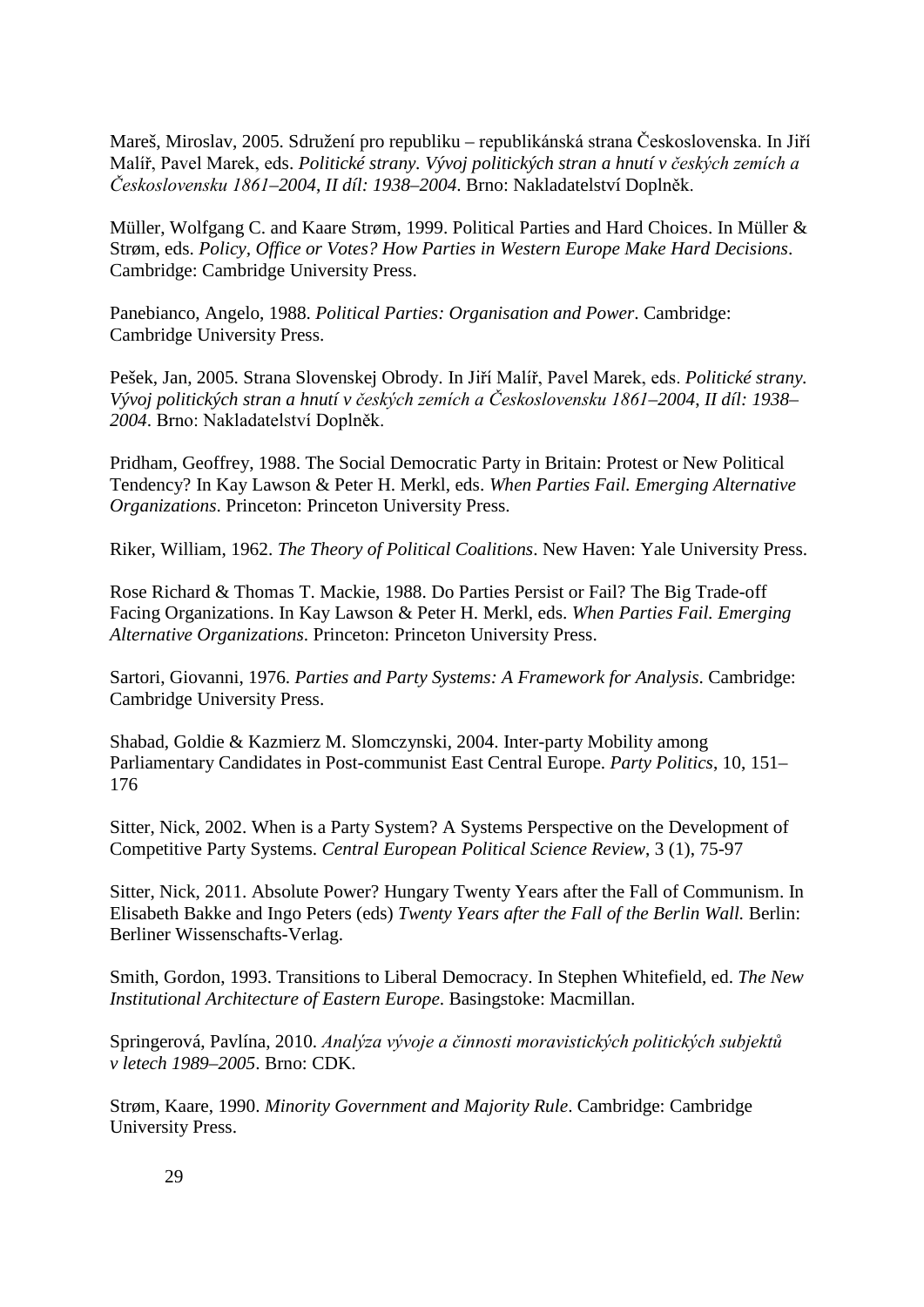Šutaj, Štefan, 1999. *Občianske politické strany na Slovensku v rokoch 1944–1948*. Bratislava: VEDA.

de Swaan, Abram 1973. *Coalition Theories and Cabinet Formation*. Amsterdam: Elsevier.

## <span id="page-30-0"></span>**Notes**

-

 $<sup>1</sup>$  The share of failed parties is even larger in the fourth Visegrád country, Poland (more than</sup> 75 percent), but most of these were small post-Solidarity parties that failed in the second free election in 1993, and for which information is not available. We therefore decided to leave out Poland. For an in-depth analysis of one of the (more substantial) failed Polish parties, see Maria Wincławska, 'Why do parties fail? The Freedom Union – political party in postcommunist Poland' (unpublished manuscript). In the 15 European states that have been democratic continuously since the Second World War, parties that won representation in the first post-war elections still polled on average just under 61% of the vote almost seven decades later. As per our calculations, of the 199 parties that won representation with more than a single seat at some point in these states, 101 were still represented in some form in 2013 (and more than half of that failed cases were concentrated in France and Italy).

<span id="page-30-1"></span> $2$  Both the 2013 article and the present article are in part based on a dataset and party interviews that were collected for a larger elite project comprising Poland, the Czech Republic, Slovakia, and Hungary. The authors wish to thank party headquarter staff for their generous assistance and provision of information. Opinion data are from CVVM, ÚVVM, Factum Invenio, Focus, and Medián. We would like to thank Ondrej Gažovič, Oľga Gyárfášová and Dániel Róna for help in obtaining opinion data. Previous versions were presented at the NOPSA conference in Vasa, at the ECPR conference in Reykjavik, and at the Comparative Politics seminar at the Department of Political Science, University of Oslo, all in 2011. The penultimate version was presented at the National Political Science conference in Trondheim, 4–6 January 2012. We thank the participants and two anonymous reviewers for useful comments.

<sup>3</sup> Until now, 176 of the 386 seats have been elected by majority vote. From 2014 onwards, this is changed to 106 seats in a 199-seat assembly.

<sup>4</sup> *2012 Political Finance Database*, at International Institute for Democracy and Electoral Assistance (IDEA), http://www.idea.int/political-finance/index.cfm (accessed 15 March, 2013).

<sup>5</sup> Because our focus is on failed *parties* that were at some point *politically relevant*, we have decided to leave out independents and minor parties that only won seats in single member constituencies in Hungary and the Czech Senate, as well as umbrella movements and electoral alliances. There were two such movements: Civic Forum and Public against Violence (both fell apart in 1991), and two alliances: the Liberal Social Union and the Slovak Democratic Coalition. The Hungarian Coalition is included because it was turned into a party in 1998.

<sup>6</sup> Author's interview with Petr Hrdina, deputy general secretary of the Czech Greens, 4 December 2008.